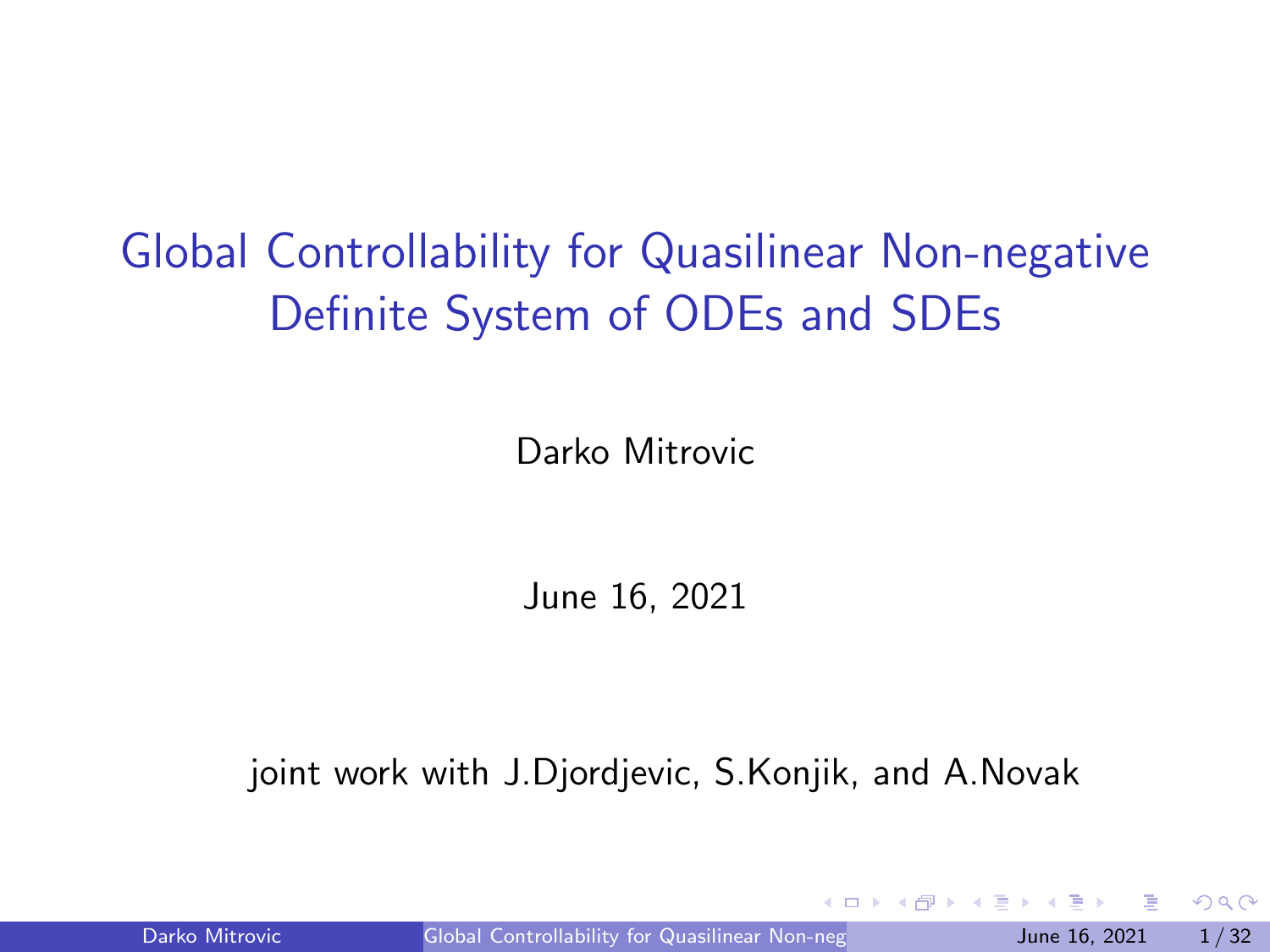The most general problem in this direction is the nonlinear system of the form

<span id="page-1-0"></span>
$$
\dot{y}(t) = f(t, y(t), u(t)), \quad y(0) = y^0 \in \mathbb{R}^d, \tag{1}
$$

and the aim is to find the vector valued function  *which steers the system* to a given final state  $y(\mathcal{T}) = y^{\mathcal{T}}$ .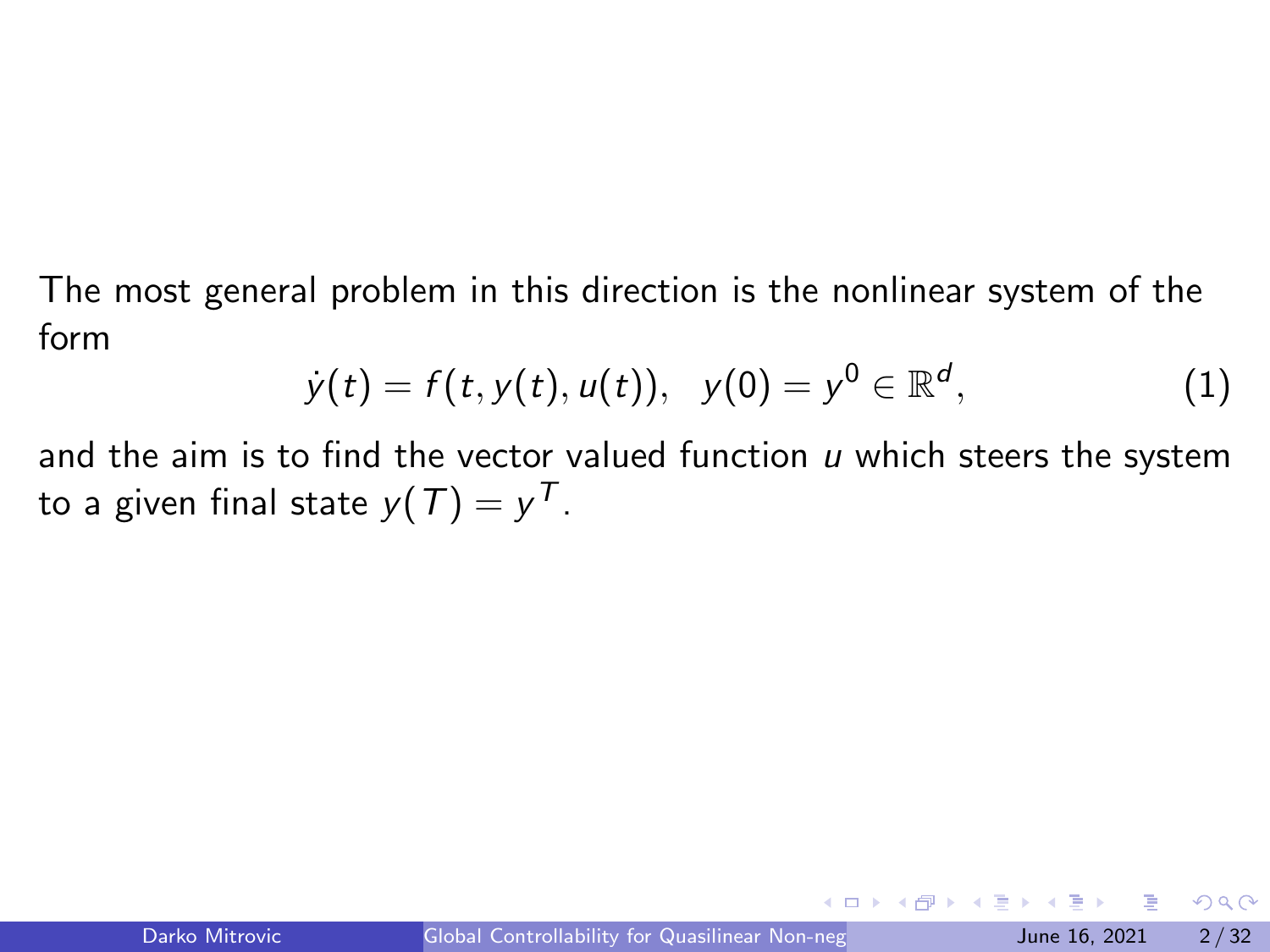The proofs of controllability of nonlinear systems essentially rely on the linear theory and Leray-Schauder-Tikhonov fixed point type theorems. Roughly speaking, we consider the Taylor expansion of  $f$  in the neighborhood of  $(t, y, u) = (t, 0, 0)$ :

$$
f(t,y,u)=f(t,0,0)+f_y(t,0,0)y+f_u(t,0,0)u+g(t,y,u),
$$

and then we linearize [\(1\)](#page-1-0) by considering

 $\Omega$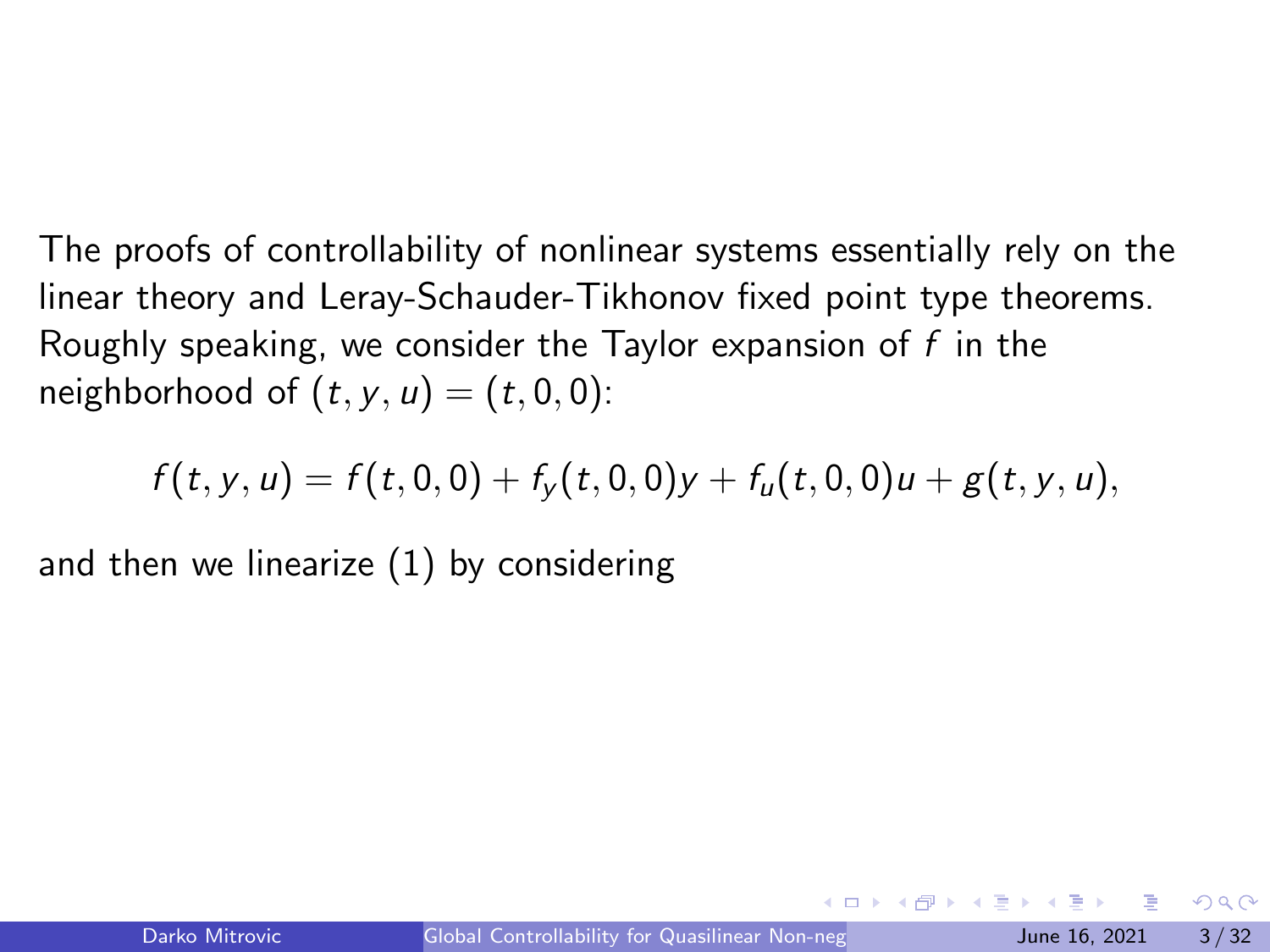$$
\dot{y}(t) = f(t,0,0) + f_y(t,0,0)y + f_u(t,0,0)u + g(t,z,u),
$$
  
\n
$$
y(0) = y^0 \in \mathbb{R}^d, \quad y(T) = y^T \in \mathbb{R}^d,
$$
\n(2)

<span id="page-3-0"></span>for a fixed function  $z: [0,\, \mathcal{T}] \rightarrow \mathbb{R}^d$  of appropriate regularity. One proves or assumes existence of the control  $\mu$  such that [\(2\)](#page-3-0) holds and thus one obtains the mapping

$$
\mathcal{T}(z)=y
$$

which adjoins the state y to the previously fixed function z. Clearly, if we prove existence of a fixed point for the mapping  $\mathcal T$  we will prove existence of control to [\(1\)](#page-1-0).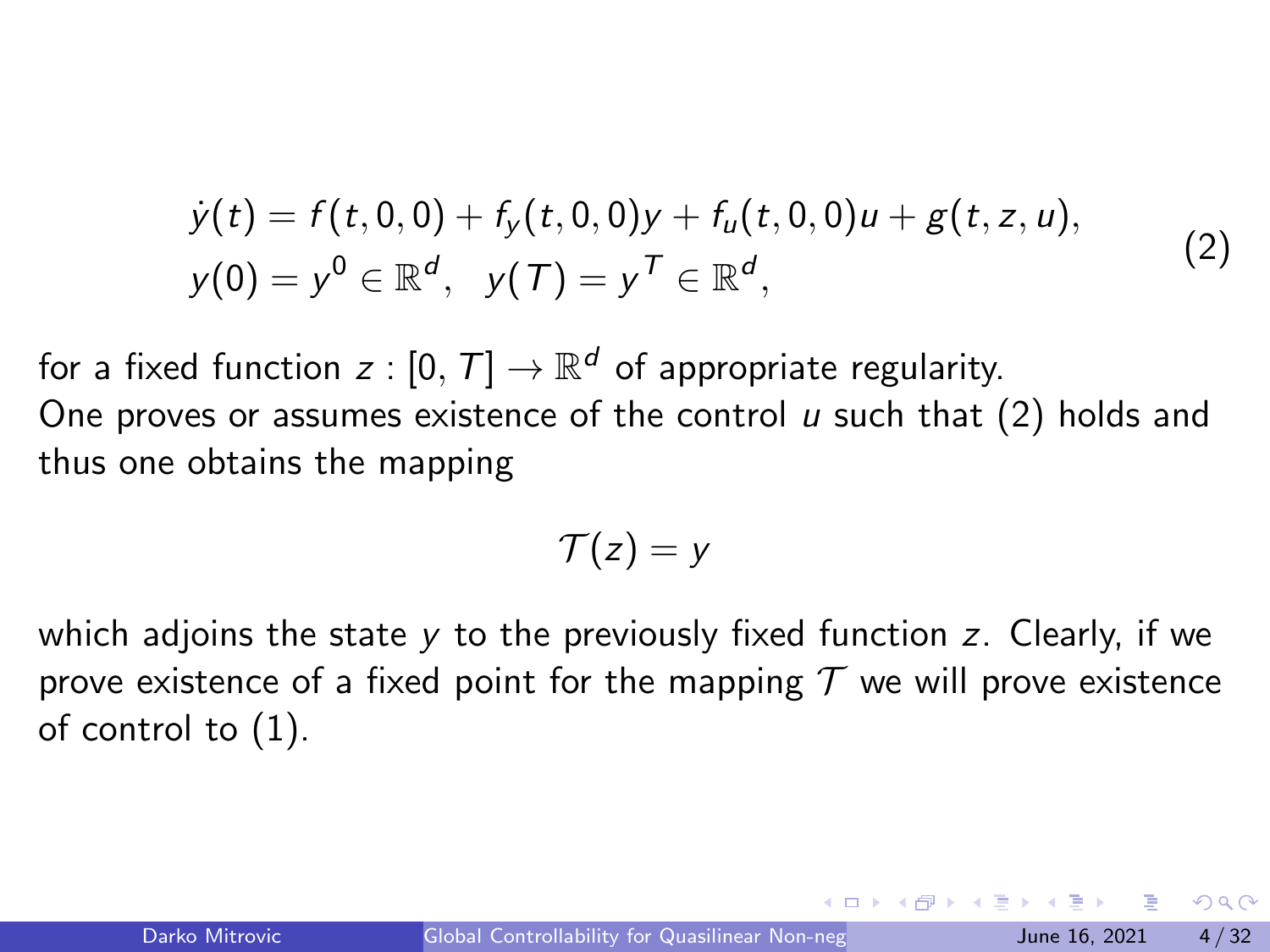Here, we shall consider an ODE system with quasilinear non-negative definite symmetric right-hand side

$$
\dot{y}(t) = -A(t, y(t))y(t) + B(t, y(t))u(t), \quad y(0) = y^0, \quad y(T) = y^T, \quad (3)
$$

where  $(t,y)\mapsto A(t,y)\in \mathbb{R}^{d\times d}$  and  $(t,y)\mapsto B(t,y)\in \mathbb{R}^{d\times n}$  are matrix-valued functions of appropriate regularity.

 $\Omega$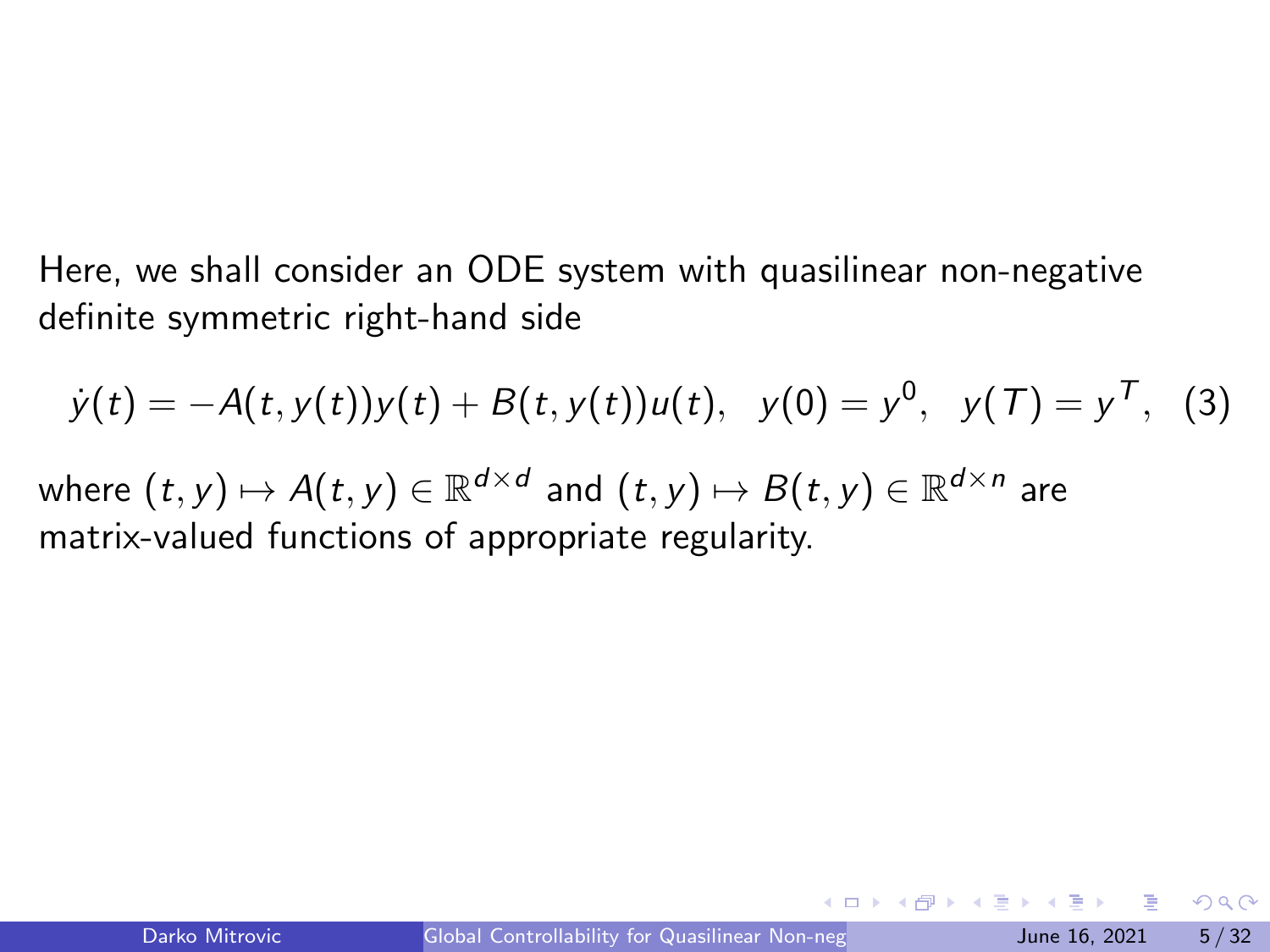We shall imply:

- $(\mathfrak{i})$   $A:\mathbb{R}^+\times\mathbb{R}^d\to\mathbb{R}^{d\times d}$  is a smooth non-negative definite symmetric matrix;
- (ii)  $B:\mathbb{R}^+\times\mathbb{R}^d\ \to\mathbb{R}^{d\times n}$  is a matrix-valued  $L^\infty$ -uniformly bounded mapping;
- (iii) For every  $v = (v_1, \ldots, v_d)$ ,  $v_j \in L^2(\Omega; C([0, T])), j = 1, \ldots, d$ , the Gramian (note the difference in the notation of the final time  $T$  and the transpose T below)

$$
G_c(0, T) = \int_0^T e^{\int_0^t -A(t, v) dt'} B(t, v) B(t, v)^T \left( e^{\int_0^t (-A(t, v)) dt'} \right)^T dt
$$
\n(4)

is invertible.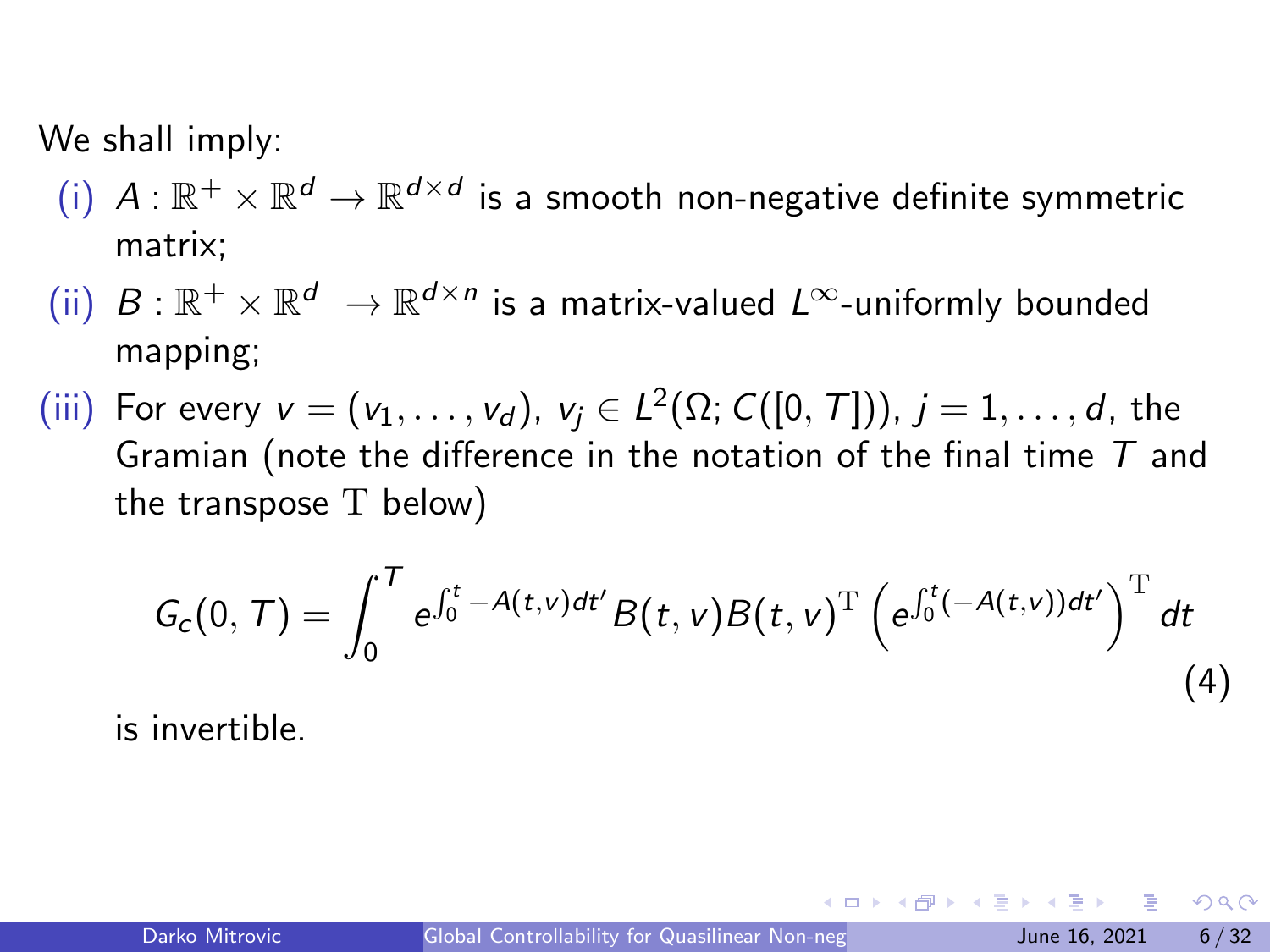#### Proposition

Let  $A \in \mathbb{R}^{d \times d}$  and  $B \in \mathbb{R}^{d \times m}$  be constant matrices. If the Kalman rank condition

$$
rank[B|AB|\dots|A^{d-1}B] = d \tag{5}
$$

holds, then the Gramian

$$
G_c(0, T) = \int_0^T e^{\int_0^t (-|v|^m A) dt'} BB^{\mathrm{T}} \left( e^{\int_0^t (-|v|^m A) dt'} \right)^{\mathrm{T}} dt \tag{6}
$$

corresponding to

$$
y'(t) = -A|v(t)|^{m}y(t) + Bu(t),
$$
 (7)

where  $A \in \mathbb{R}^{d \times d}$  and  $B \in \mathbb{R}^{d \times n}$  are constant matrices, is invertible for every  $v \in C([0, T])$  (in other words, (iii) holds).

KOD KAP KED KED E VAA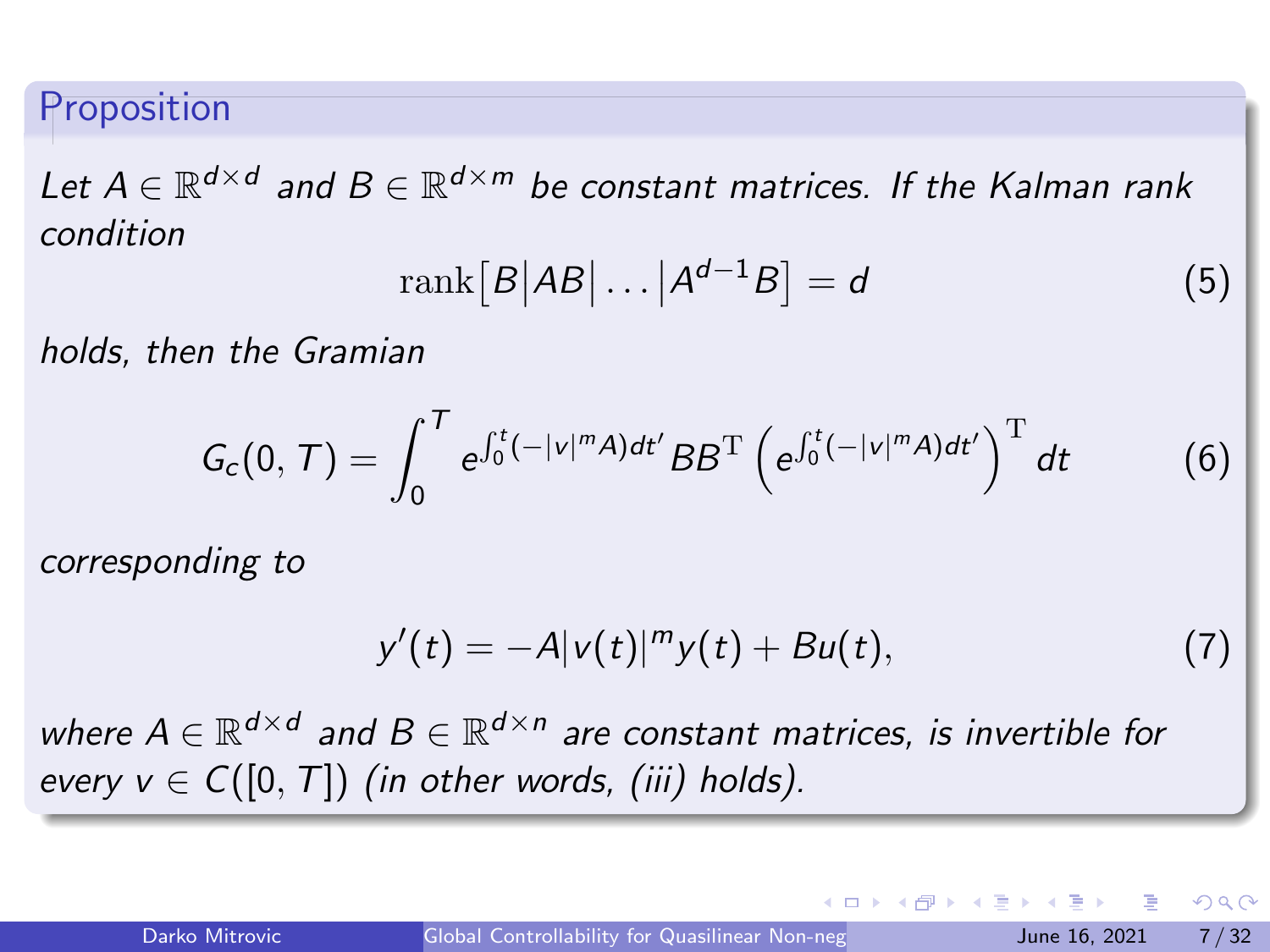#### Proof sketch

We consider the perturbation:

$$
y'_{\varepsilon}(t) = (-A|v(t)|^{m} - \varepsilon A)y_{\varepsilon}(t) + Bu_{\varepsilon}(t), \quad \varepsilon > 0.
$$
 (8)

and prove equivalence of controlability of the latter system with the Kalman condition using the standard Kalman approach.

By letting  $\varepsilon \to 0$  we see that limit functions y and u satisfy

$$
y'(t) = -A|y(t)|^m y(t) + Bu(t), \qquad y(0) = y^0,
$$

with appropriate initial and end conditions implying controllability of the system.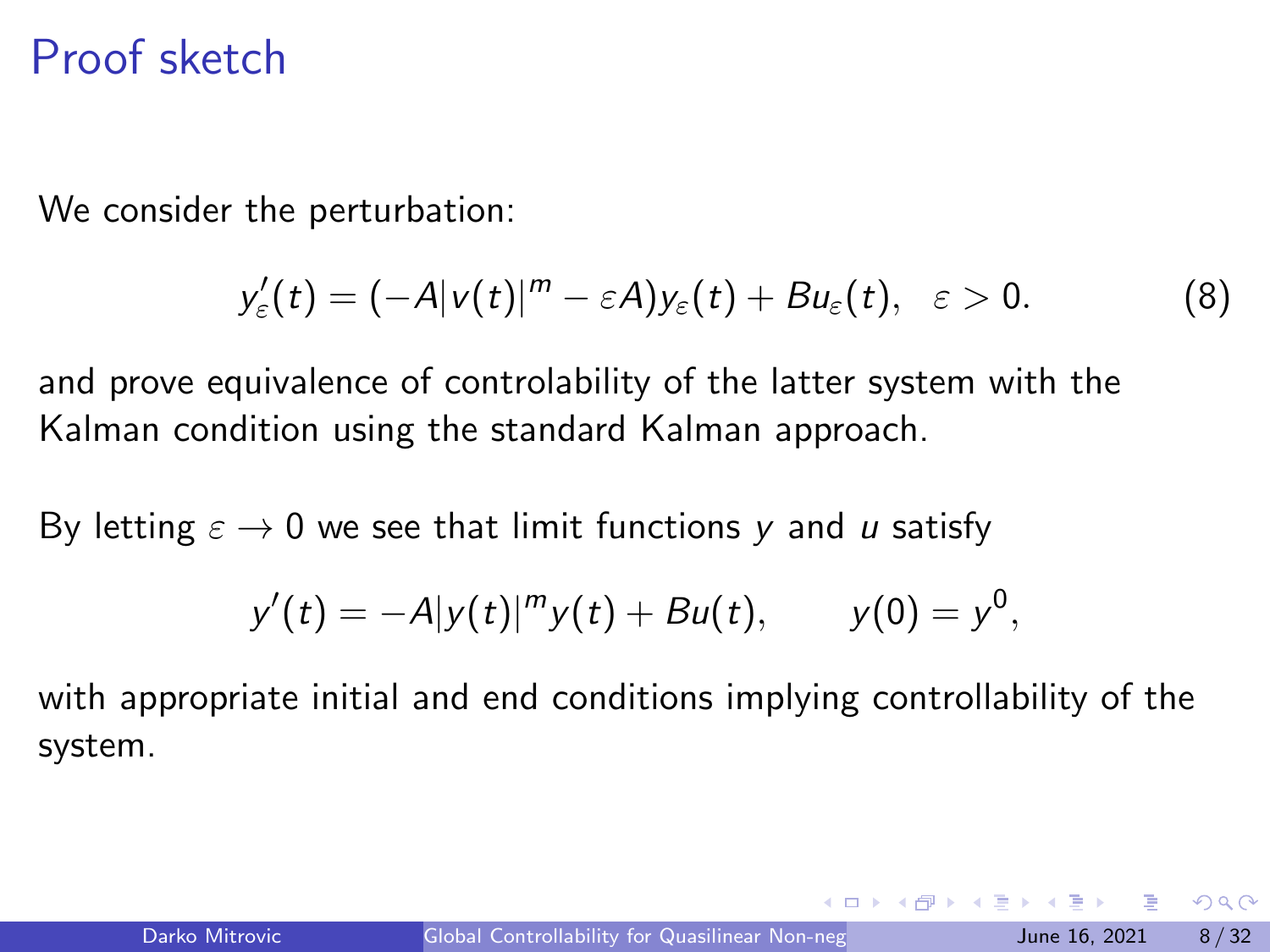### Background from functional analysis

The linear mapping  $K: X \rightarrow Y$ , where X and Y are the Banach spaces is surjective if and only if the dual mapping  $\mathcal{K}^*: Y^* \to X^*$  is coercive i.e.

$$
|K^*y^*|_{X^*}\geq \delta|y^*|_{Y^*}.
$$

If  $X$  and  $Y$  are reflexive Banach spaces, then the latter is equivalent with the existence of global minimum for every  $y \in Y$  of the functional

$$
\mathcal{J}(y,y^*)=\frac{1}{2}|K^*y^*|_{X^*}^2+\langle y,y^*\rangle.
$$

We note that the Eurler-Lagrange will provide and explicit expression for y ∗ .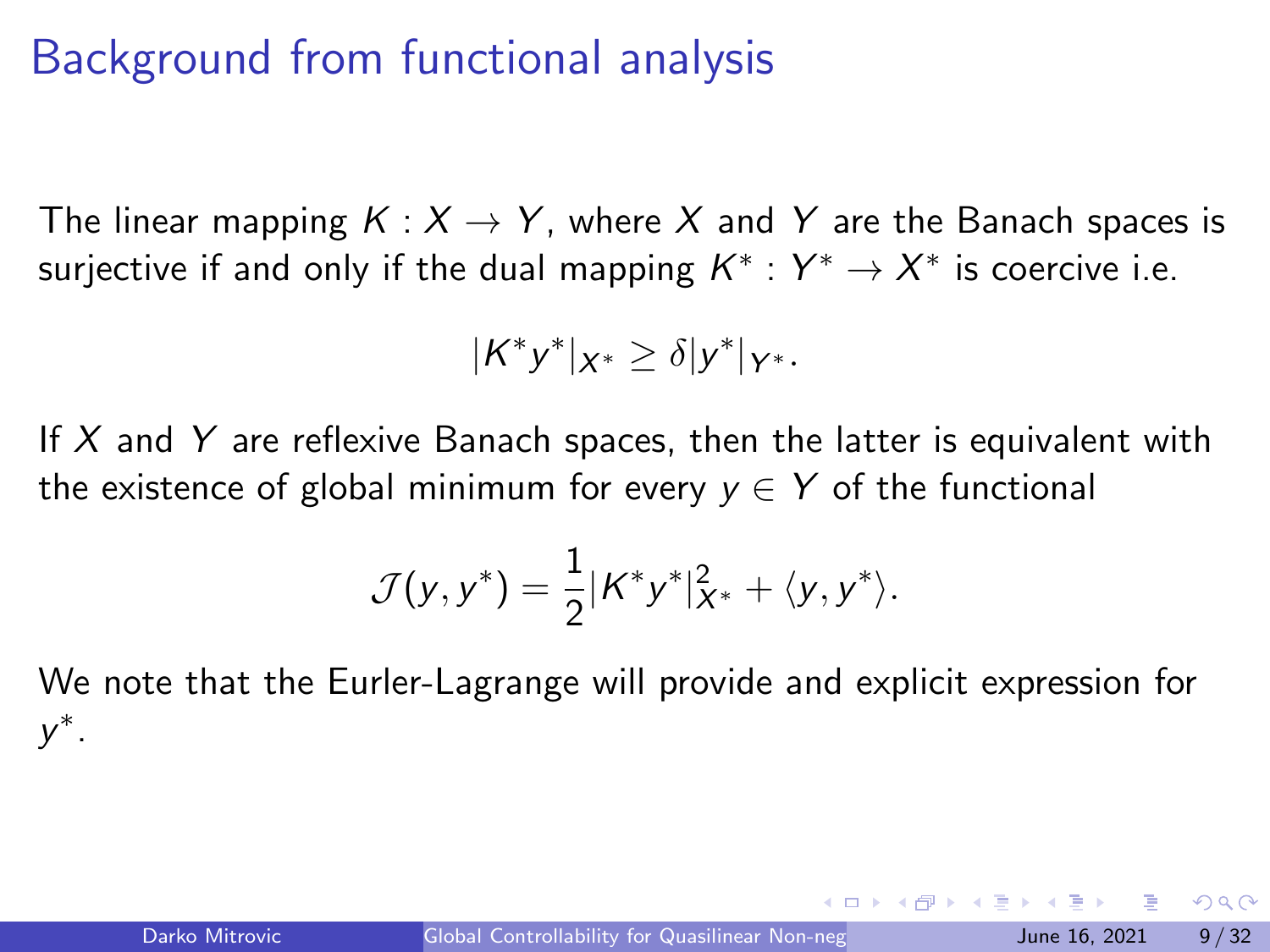## Leray-Schauder-Tikhonov fixed point thm

Let  $T$  be a continuous and compact mapping of a Banach space  $X$  into itself, such that the set

$$
\{x \in T : x = \lambda Tx\}
$$

is bounded.

Then, T has a fixed point.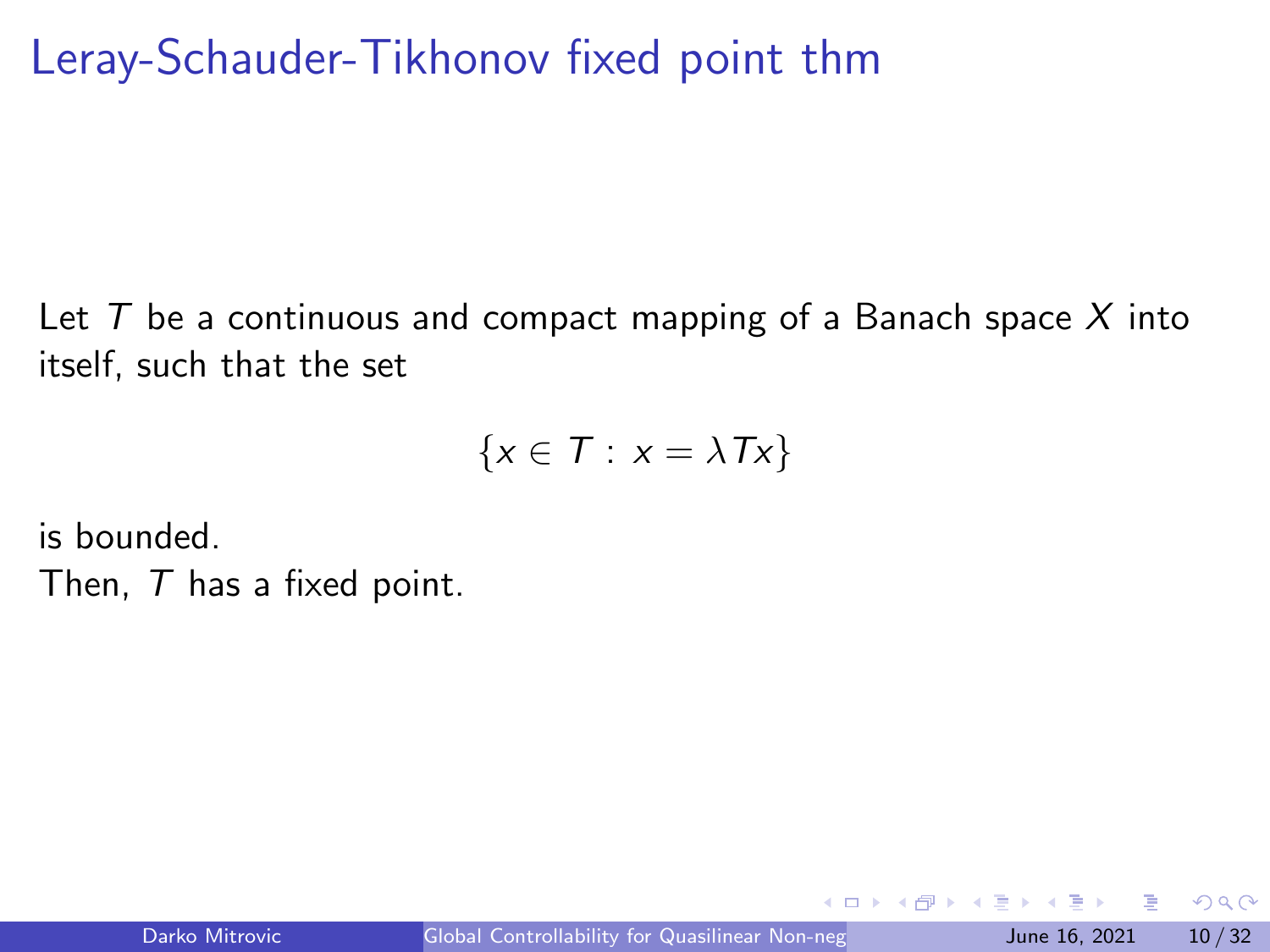We are concerned with a control problem for the nonlinear system of ODEs of the following form

$$
\frac{dy}{dt}(t) = -A(t, y(t))y(t) + B(t, y(t))u(t), \quad t \in [0, T],
$$
\n(9)  
\n
$$
y(0) = y^0,
$$
\n(10)

where  $A:[0,\,T]\times\mathbb{R}\rightarrow\mathbb{R}^{d\times d}$  is a smooth symmetric positive semi-definite matrix-valued mapping,  $B: [0,T] \times \mathbb{R} \to \mathbb{R}^{d \times n}$  is a smooth matrix-valued mapping uniformly bounded with respect to  $L^\infty$ -norm, and  $y^0\in\mathbb{R}^d$  is given initial state. The problem consists of determining a function  $u \in L^2([0,\,T];\mathbb{R}^n)$  such that for the given final state  $y^{\mathcal{T}} \in \mathbb{R}^d$  and the final time T

$$
y(T) = y^T.
$$
 (11)

<span id="page-10-0"></span> $\Omega$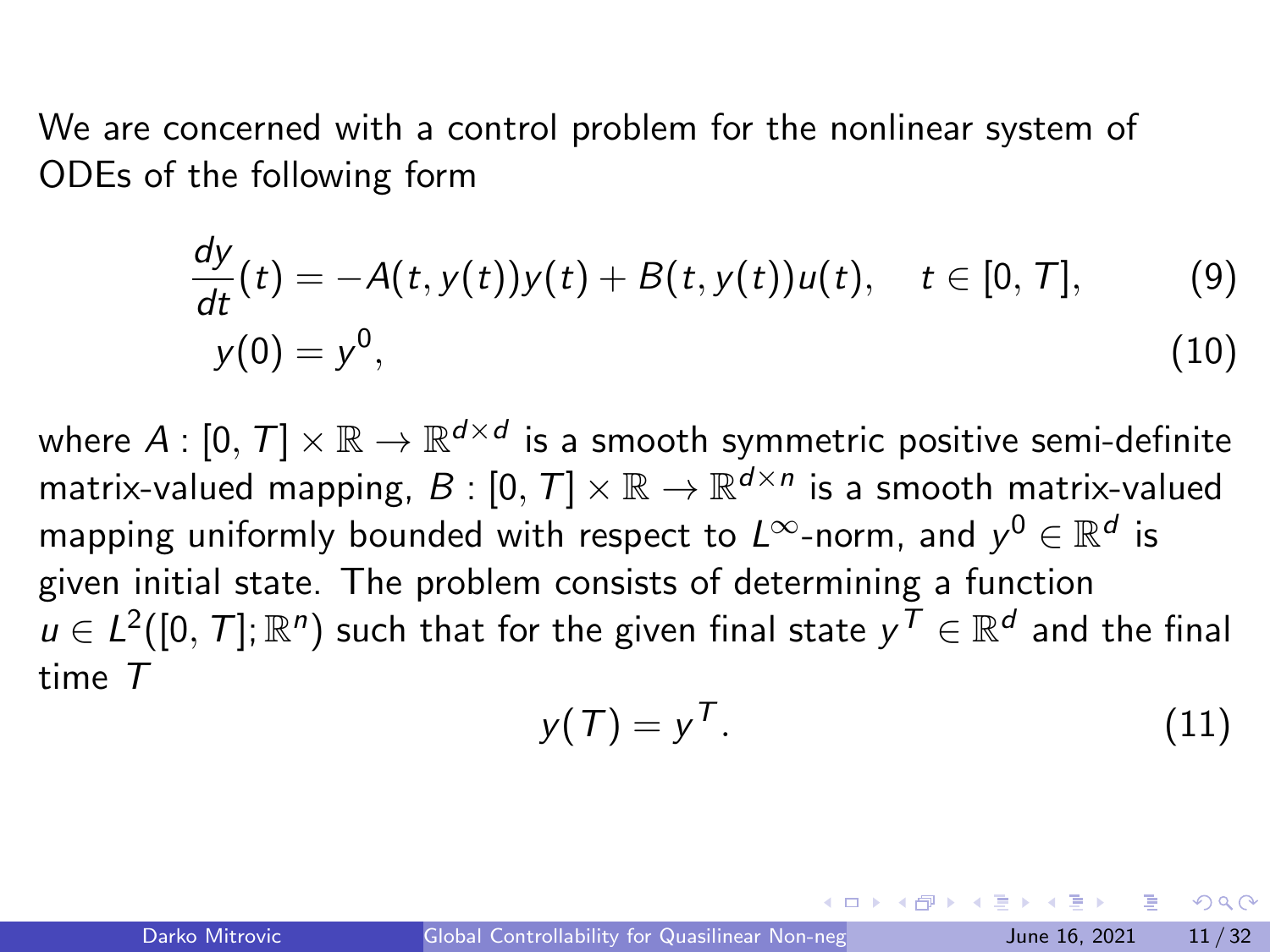First, we shall linearize equation [\(9\)](#page-10-0) as follows

<span id="page-11-0"></span>
$$
\frac{dy}{dt}(t)=-A(t,v(t))y(t)+B(t,v(t))u(t),\quad t\in[0,T],\qquad(12)
$$

where  $v \in C([0, T])$  is fixed. For such a fixed v, we look for the control u steering the system from the initial state  $y^0$  to the prescribed final state  $y^{\mathcal{T}}$  .

We denote

$$
\mathcal{T}(v)=y.
$$

In our case, we will aim to prove that the solution  $y$  and its derivative  $y'$ are bounded independently of  $v$  and  $u$  which will provide the compactness of the mapping  $\mathcal T$  i.e. it will provide existence of the fixed point y being the solution to the non-linearized problem.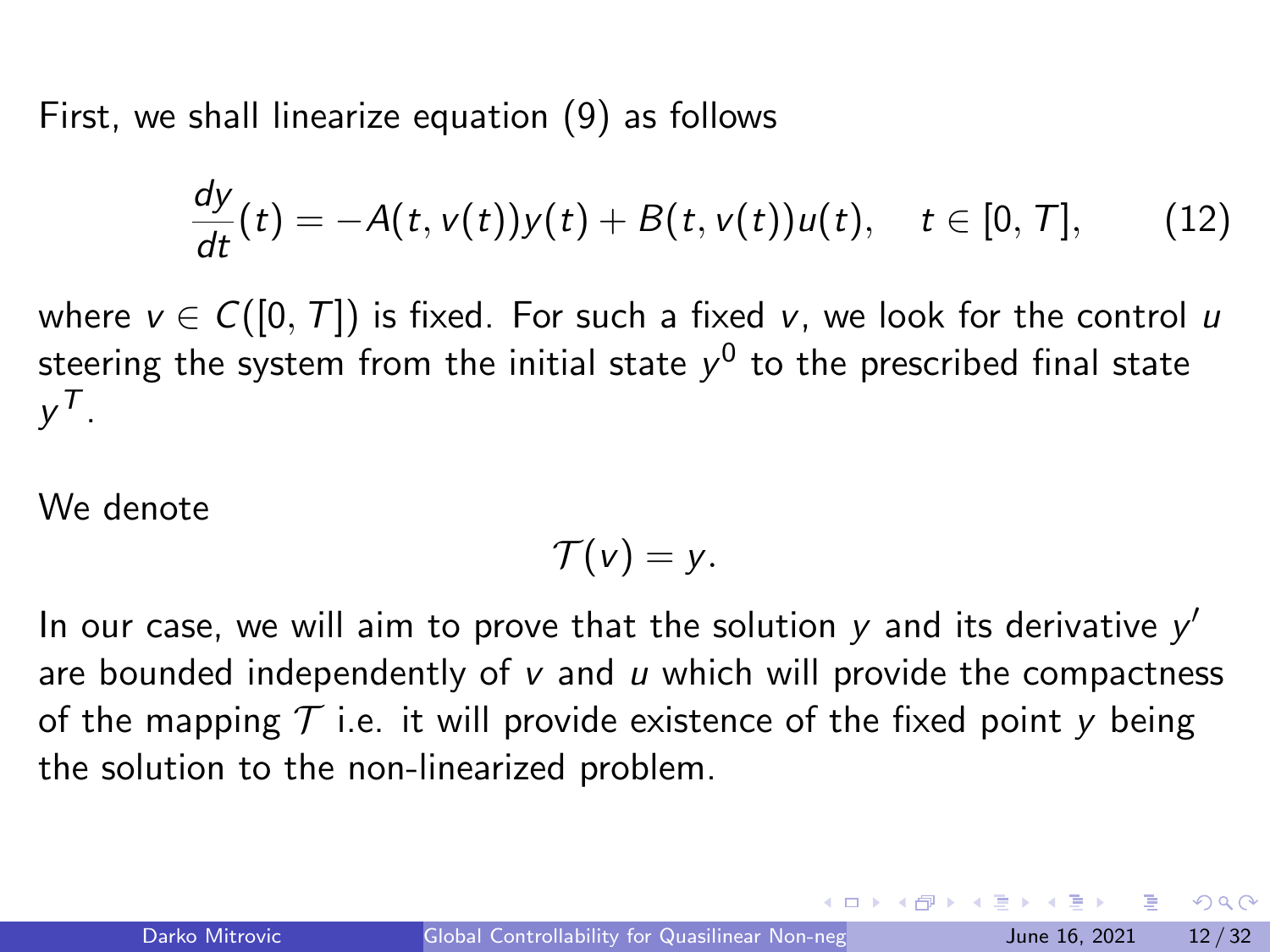The adjoint system associated to the linearized control problem is given by

$$
-\frac{d\varphi}{dt}(t) = -A^*(t, v(t))\varphi(t), \quad t \in [0, T],
$$
\n
$$
\varphi(T) = \varphi^T,
$$
\n(13)

where  $\varphi^{\mathcal{T}} \in \mathbb{R}^d$  minimizes the convex functional

$$
J(\varphi^{\mathcal{T}}) = \int_0^{\mathcal{T}} |B^*(t, v(t))\varphi(t)|^2 dt + \langle y^0, \varphi(0) \rangle - \langle y^{\mathcal{T}}, \varphi^{\mathcal{T}} \rangle. \tag{15}
$$

目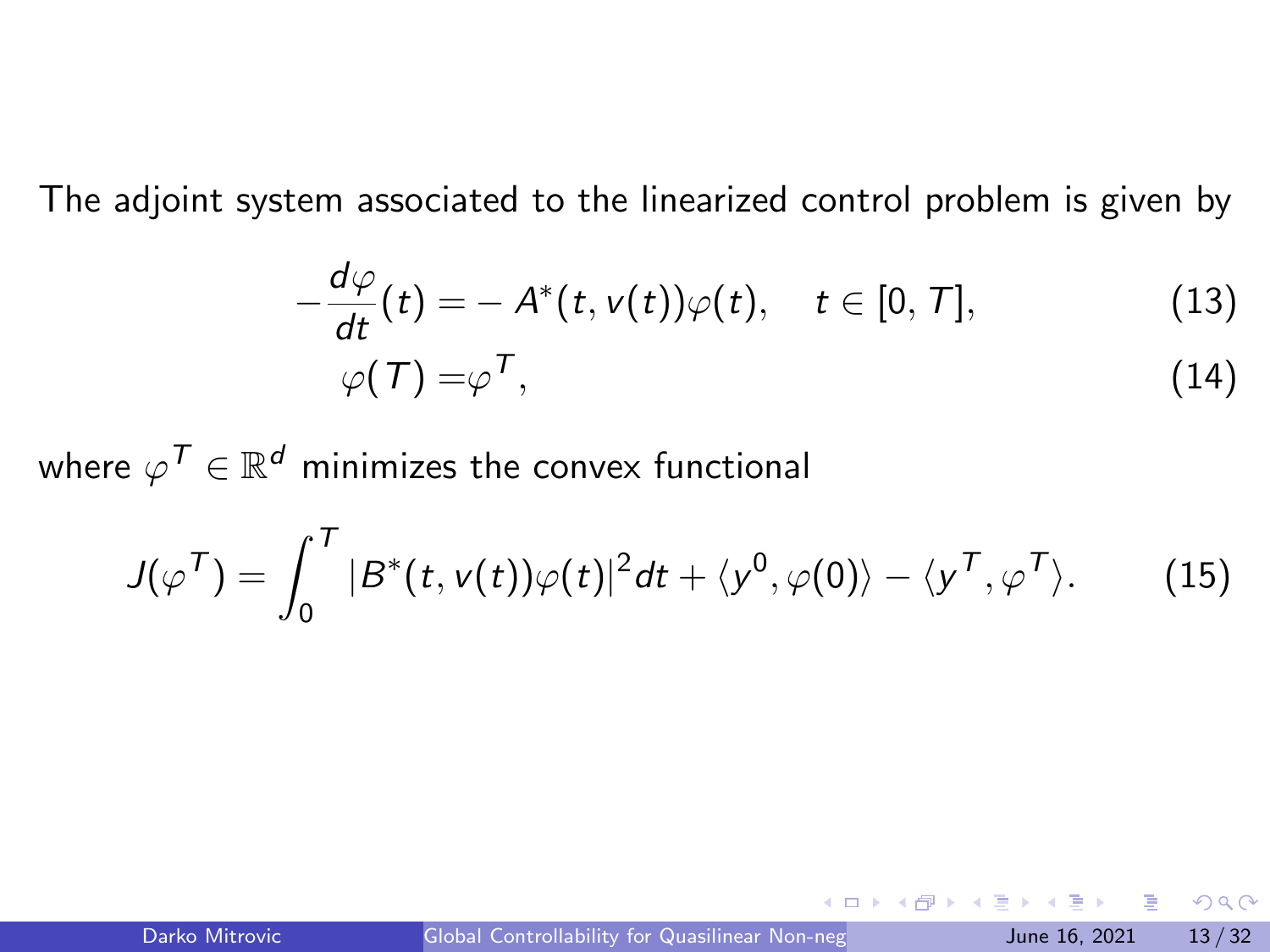In the language of the functional analysis mentioned above, we take

$$
Ku = y^T, \quad K^*(\varphi^T) = B^*\varphi.
$$

Thus, we have:

4日下

э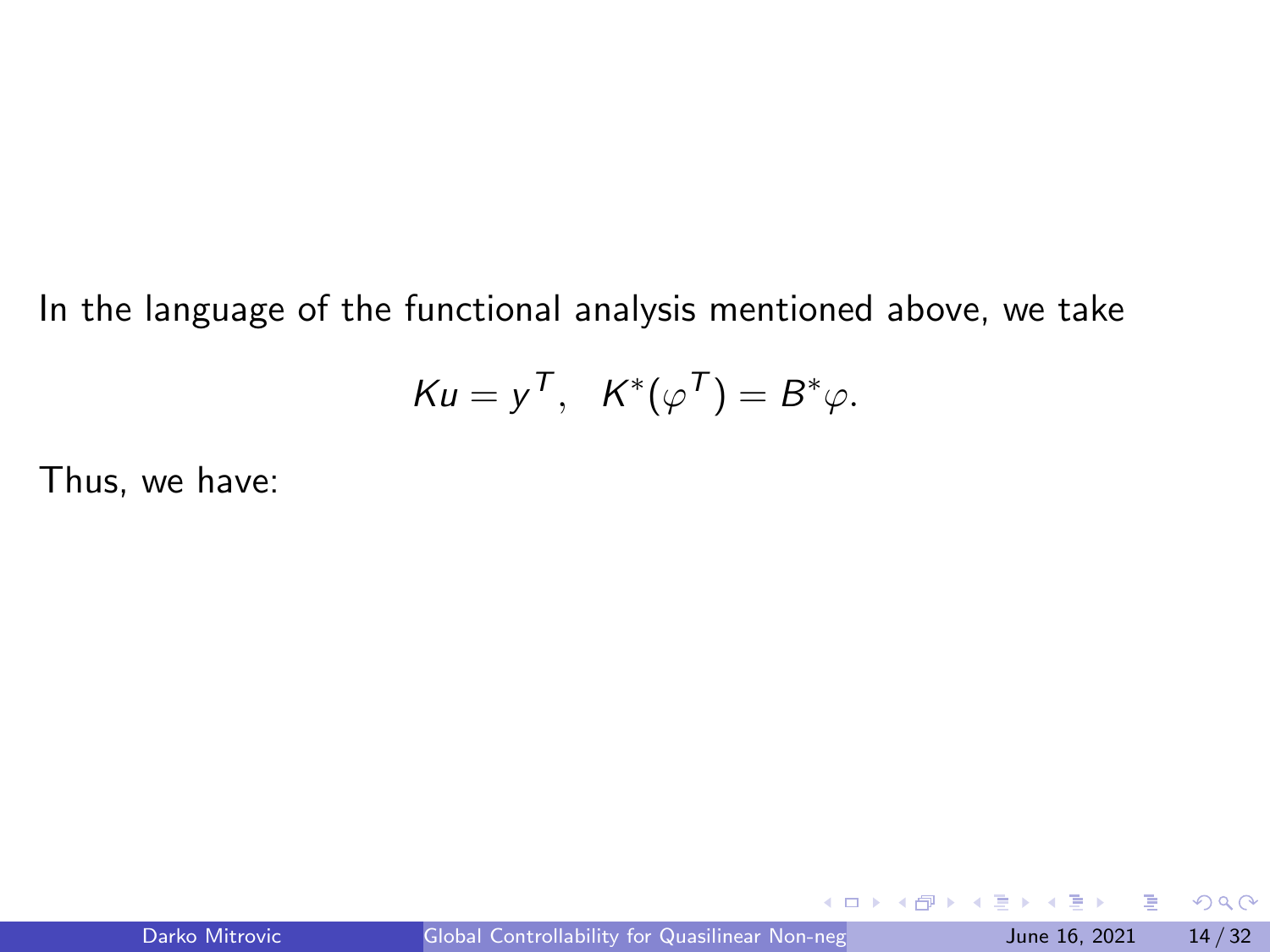A solution to problem  $(12)$  is then given by  $u(t)=B^*\varphi(t)$  and we have

$$
|u(t)| = |B^*(t, v(t))\varphi(t)| = |B^*(t, v(t))e^{\int_t^T -A(s,v(s))ds}\varphi^T|
$$
  
\$\leq C|\varphi^T|\$,

<span id="page-14-0"></span>where  $\varphi$  is a solution to the corresponding adjoint problem and C is independent of T.

目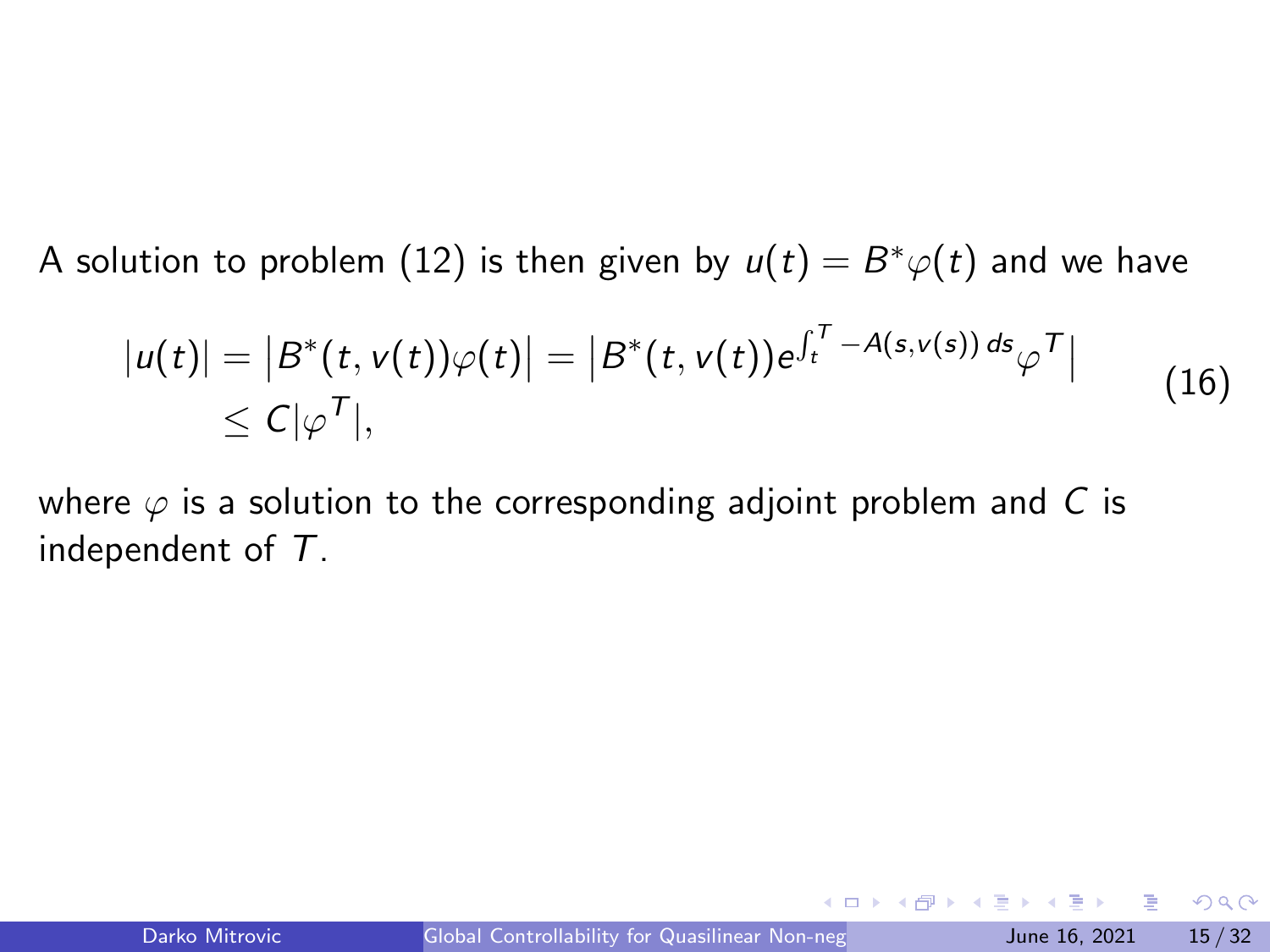We have thus bound on  $u$  and using the non-positive definiteness of the matrix of the system, we are able to obtain bound of  $y$  independent of  $u$ and v.

We need bound of  $y'$  to get the wanted compactness of  $\mathcal{T}.$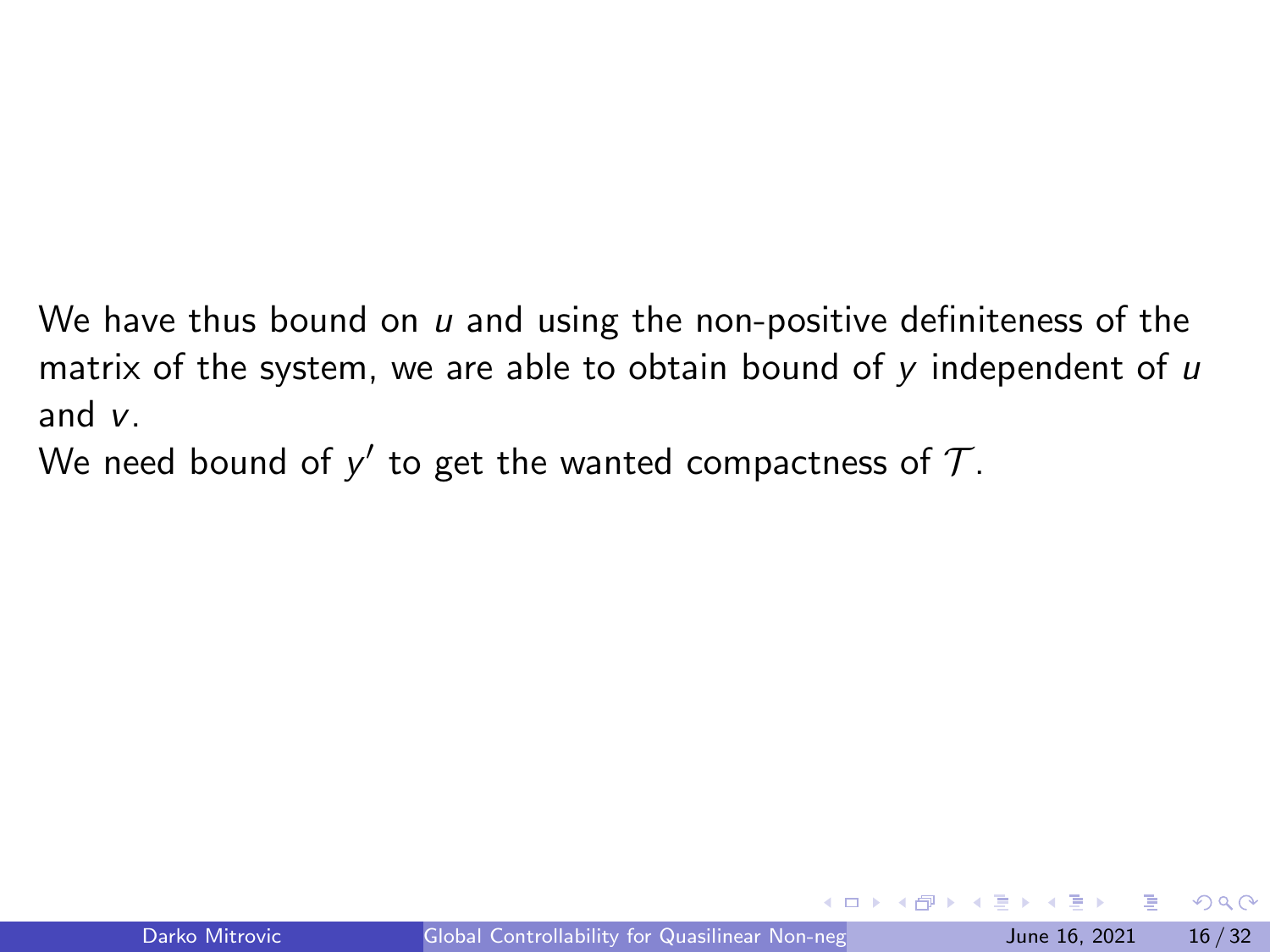To this end, introduce a change of variables  $\tau = K_1 t$  into [\(12\)](#page-11-0), for some parameter  $K_1 > 0$ . Denote by

$$
\tilde{v}(\tau) = v\left(\frac{\tau}{K_1}\right), \quad \tilde{u}(\tau) = u\left(\frac{\tau}{K_1}\right), \quad \tilde{y}(\tau) = y\left(\frac{\tau}{K_1}\right), \n\tilde{A}(\tau, \tilde{v}(\tau)) = A(\frac{\tau}{K_1}, \tilde{v}(\tau)), \quad \tilde{B}(\tau, \tilde{v}(\tau)) = B(\frac{\tau}{K_1}, \tilde{v}(\tau)).
$$

4 0 8

- ∢ 舟 ▶ → ∃

э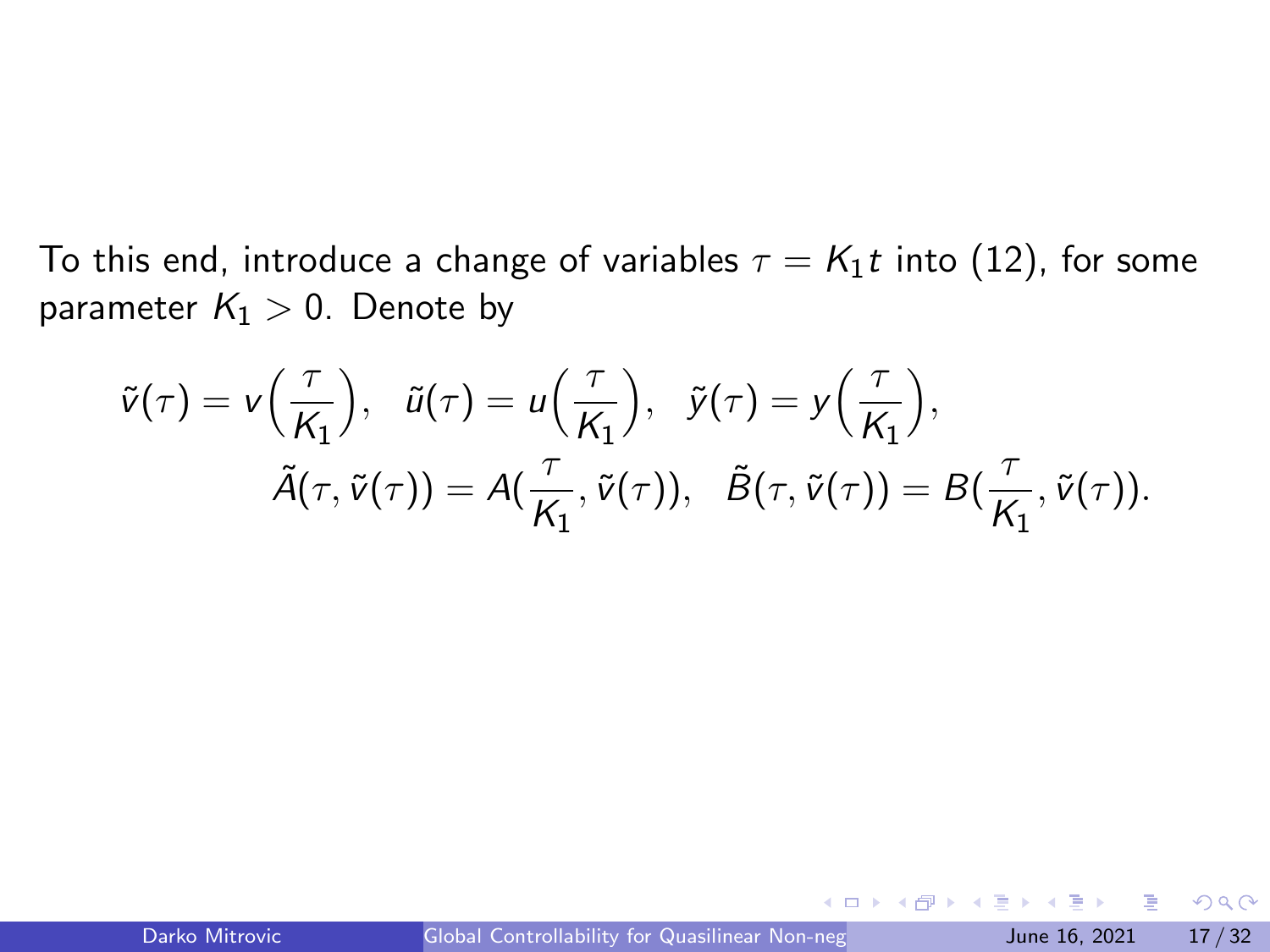Since an arbitrary  $\tilde{v} \in \mathcal{C}([0, K_1T])$  is bounded, it follows from [\(16\)](#page-14-0) that  $\tilde{u}$ is also bounded. Thus for any  $\tilde{v}$  one can choose a constant  $K_1 \geq 1$  such that

$$
\Big|\frac{\tilde{A}(\cdot,\tilde{v}(\cdot))}{\mathcal{K}_1}\Big|\leq 1\quad\text{ and }\quad \Big|\tilde{B}(\cdot,\tilde{v}(\cdot))\frac{\tilde{u}}{\mathcal{K}_1}\Big|\leq 1.
$$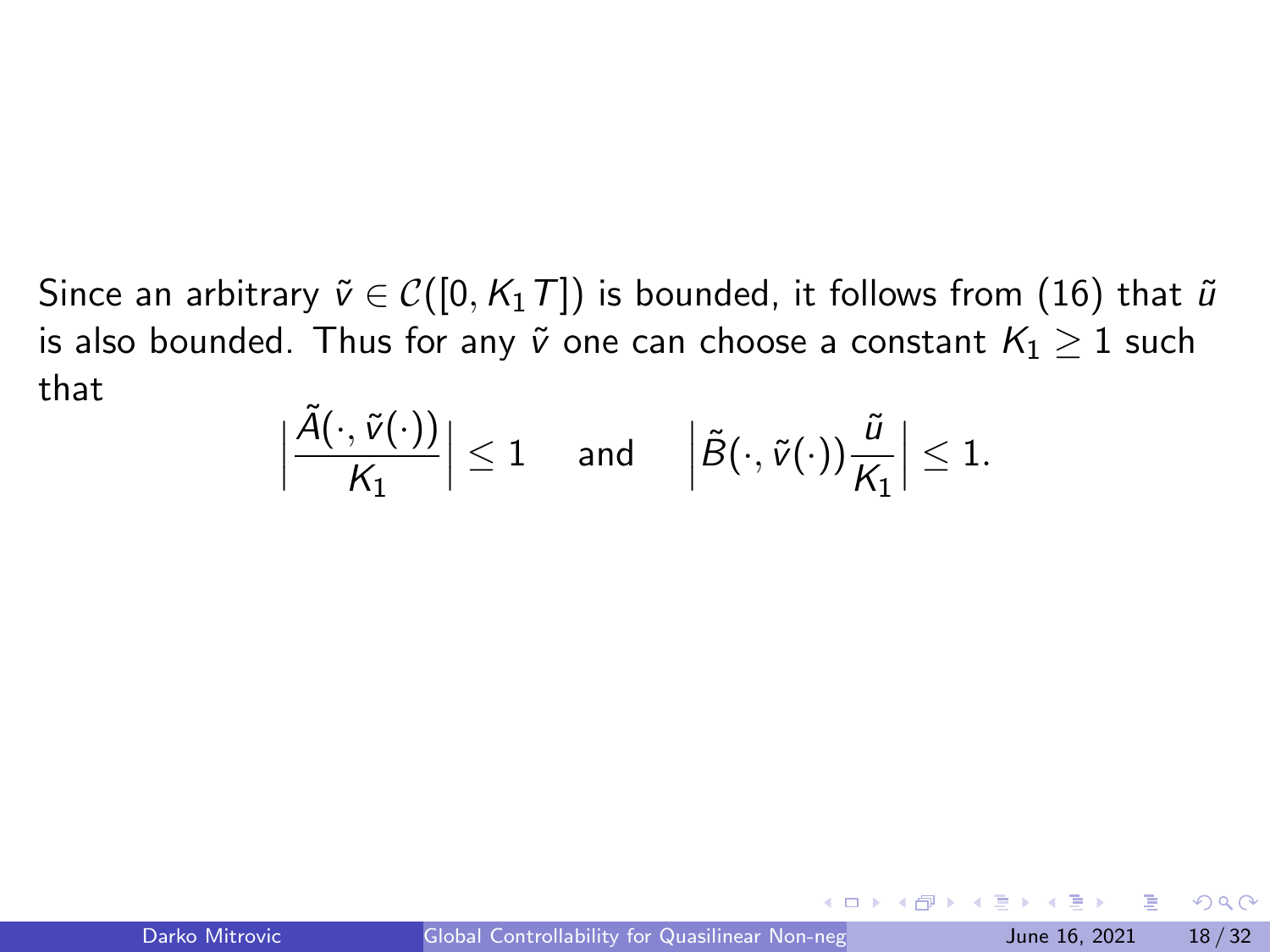<span id="page-18-1"></span>
$$
\frac{d\tilde{y}}{d\tau} = -\frac{\tilde{A}(\tau, \tilde{v}(\tau))}{K_1} \tilde{y}(\tau) + \tilde{B}(\tau, \tilde{v}(\tau)) \frac{\tilde{u}(\tau)}{K_1}, \quad \tau \in [0, K_1 T], \quad (17)
$$
  

$$
\tilde{y}(0) = y^0, \quad \tilde{y}(K_1 T) = y^T.
$$

<span id="page-18-0"></span>**Kロト K個 K K ミト K ミト 「ミ」 の Q (^**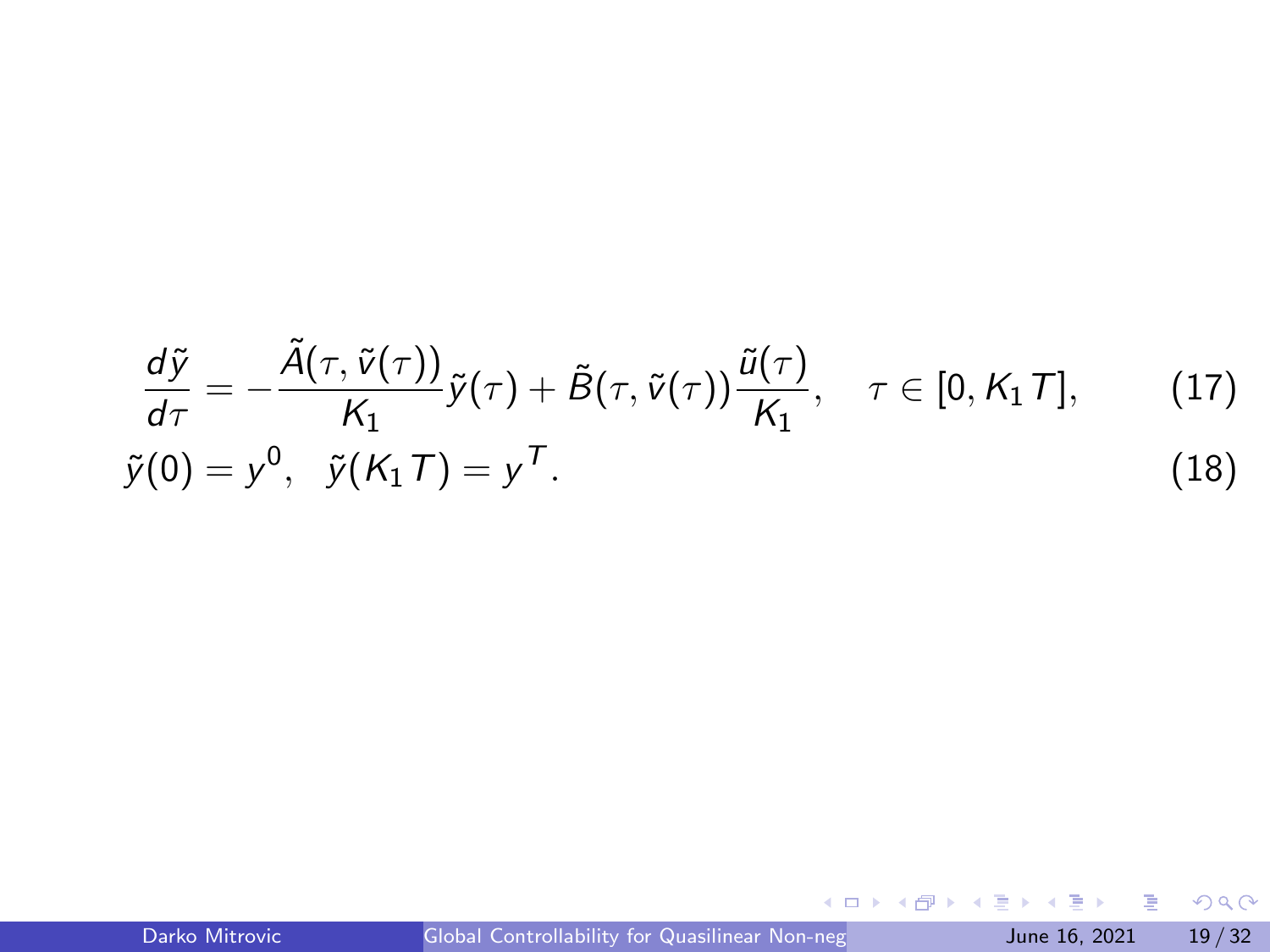Next, introduce an operator  $\mathcal{T} : \mathcal{C}([0, T]) \to \mathcal{C}([0, T])$ , which maps  $\tilde{v}$  to a solution  $\tilde{y}$  of [\(17\)](#page-18-0), [\(18\)](#page-18-1) (more precisely to the first component of the solution  $(\tilde{y}, \tilde{u})$ ) i.e.,

$$
\mathcal{T}(\tilde{v})=\tilde{y}.
$$

目

 $QQ$ 

イロト イ押ト イヨト イヨト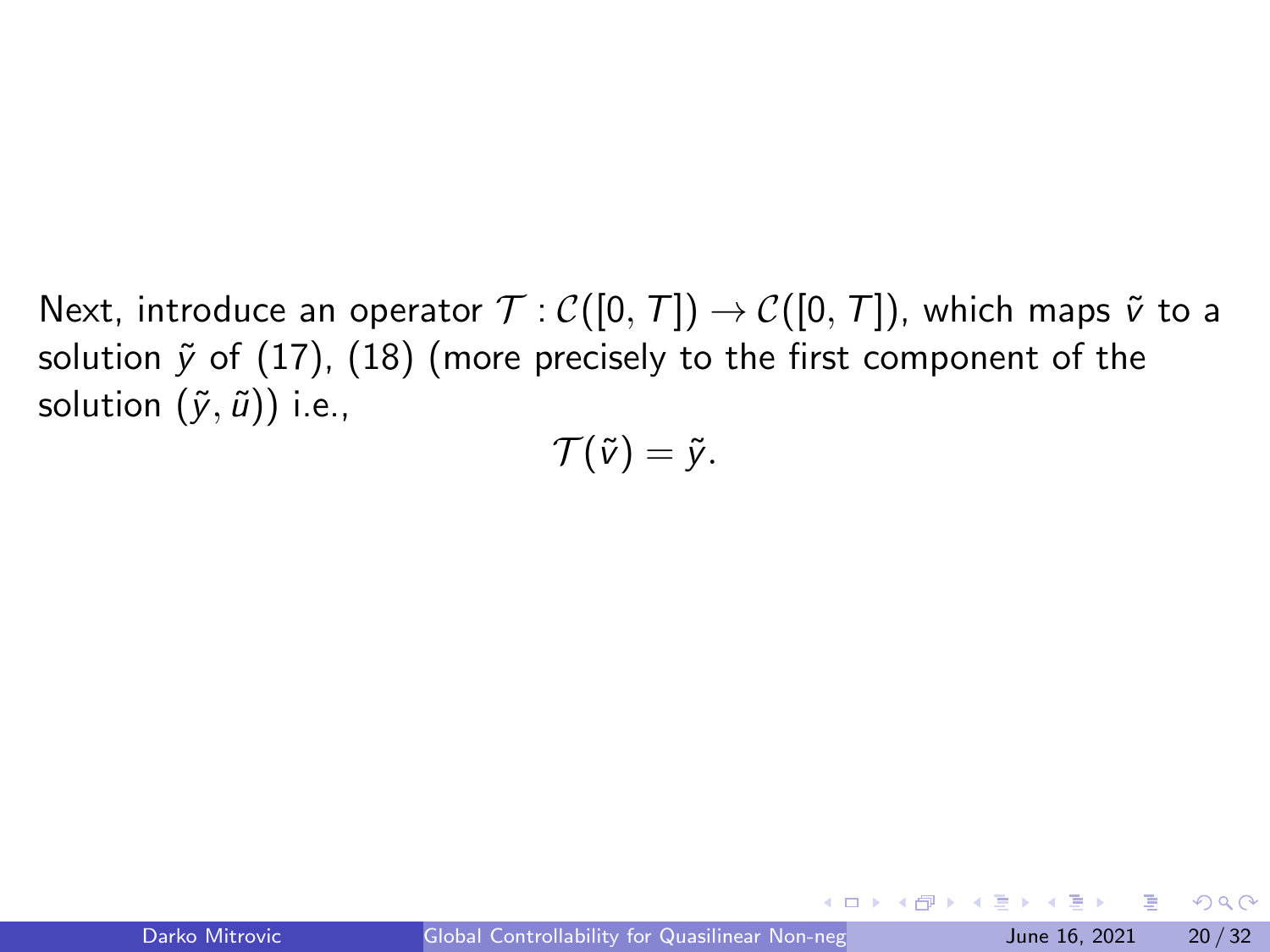Furthermore, the solution of [\(17\)](#page-18-0), [\(18\)](#page-18-1) is given by

$$
\tilde{y}(\tau) = \exp\Big(-\int_0^{\tau} \frac{\tilde{A}(s, \tilde{v}(s))}{K_1} ds\Big) \Big[\int_0^{\tau} \exp\Big(\int_0^s \frac{\tilde{A}(\theta, \tilde{v}(\theta))}{K_1} d\theta\Big) \times \\ \times \tilde{B}(s, \tilde{v}(s)) \frac{\tilde{u}(s)}{K_1} ds + y^0\Big].
$$
\n(19)

4 0 8

造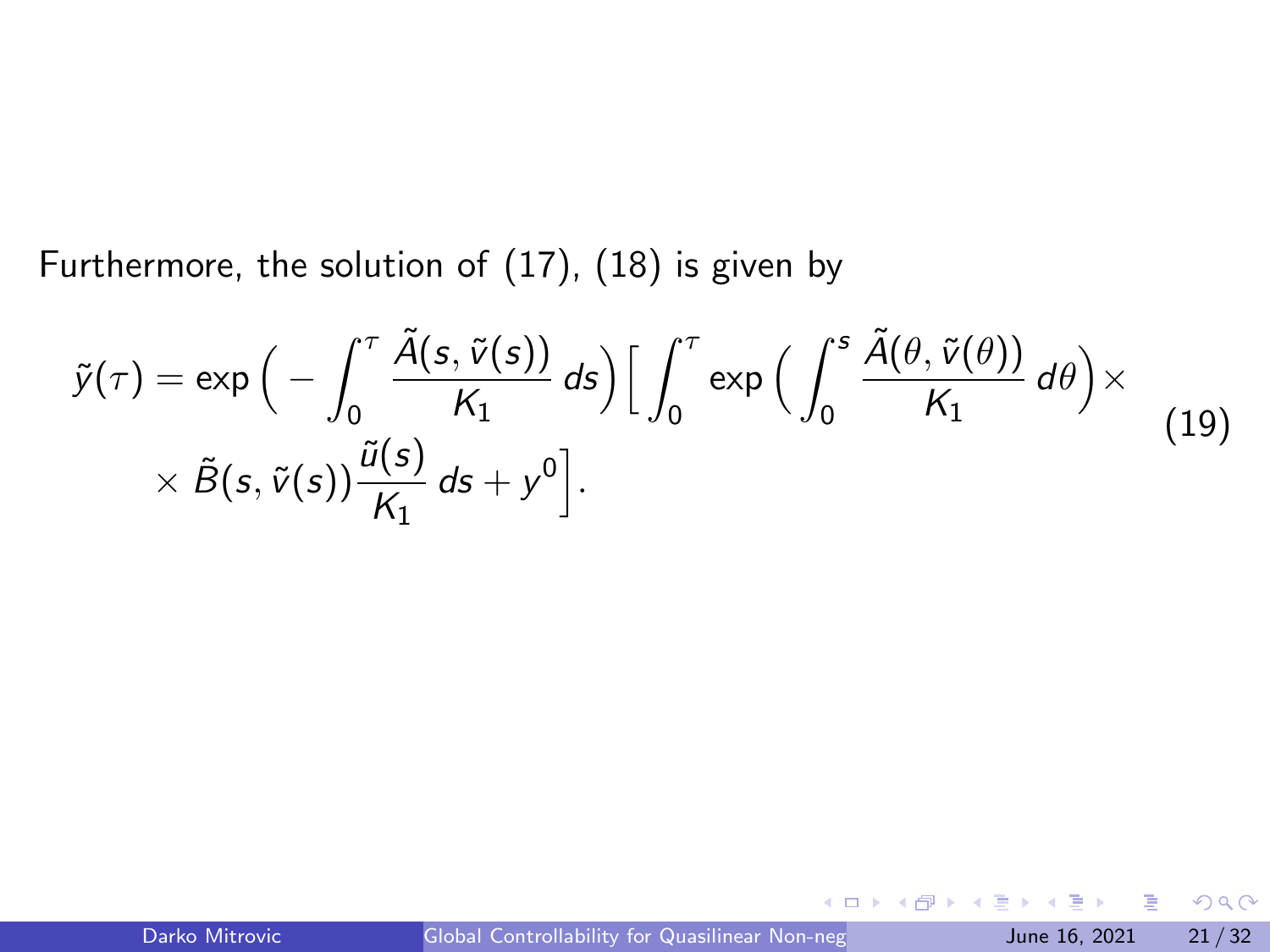one can estimate  $\tilde{y}$  as follows

<span id="page-21-0"></span>
$$
|\tilde{y}(\tau)| \le |\exp\Big(-\int_0^\tau \frac{\tilde{A}(s, \tilde{v}(s))}{K_1} ds\Big)| \Big[\int_0^\tau |\exp\Big(\int_0^s \frac{\tilde{A}(\theta, \tilde{v}(\theta))}{K_1} d\theta\Big) \mathbf{1}|\,ds + |y^0| \Big] \le \tau + |y^0|,
$$
\n(20)

where  $\mathbf{1}=(1,\ldots,1)\in\mathbb{R}^{d}.$  This estimate together with  $(17)$  implies

$$
|\partial_{\tau}\tilde{y}| \leq \tau + |y^0| + 1. \tag{21}
$$

э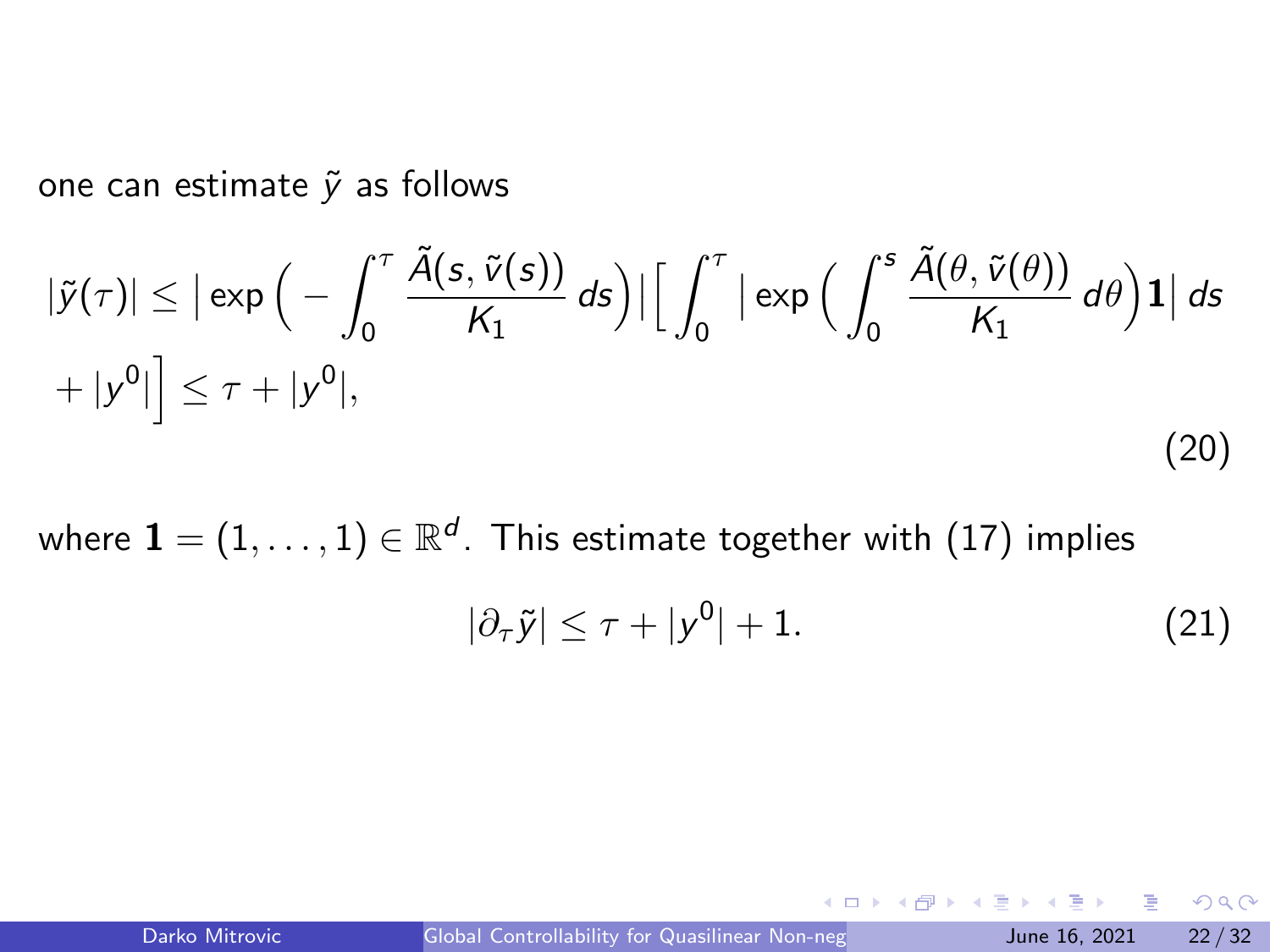Therefore, by the Arzela-Ascolli theorem, the operator  $\mathcal{T}: C([0,T]) \to C([0,T])$  is compact. Moreover, the set  $\{x \in \mathbb{C}([0, T]): x = \lambda Tx, \lambda \in [0, 1]\}\$ 

is bounded due to [\(20\)](#page-21-0).

э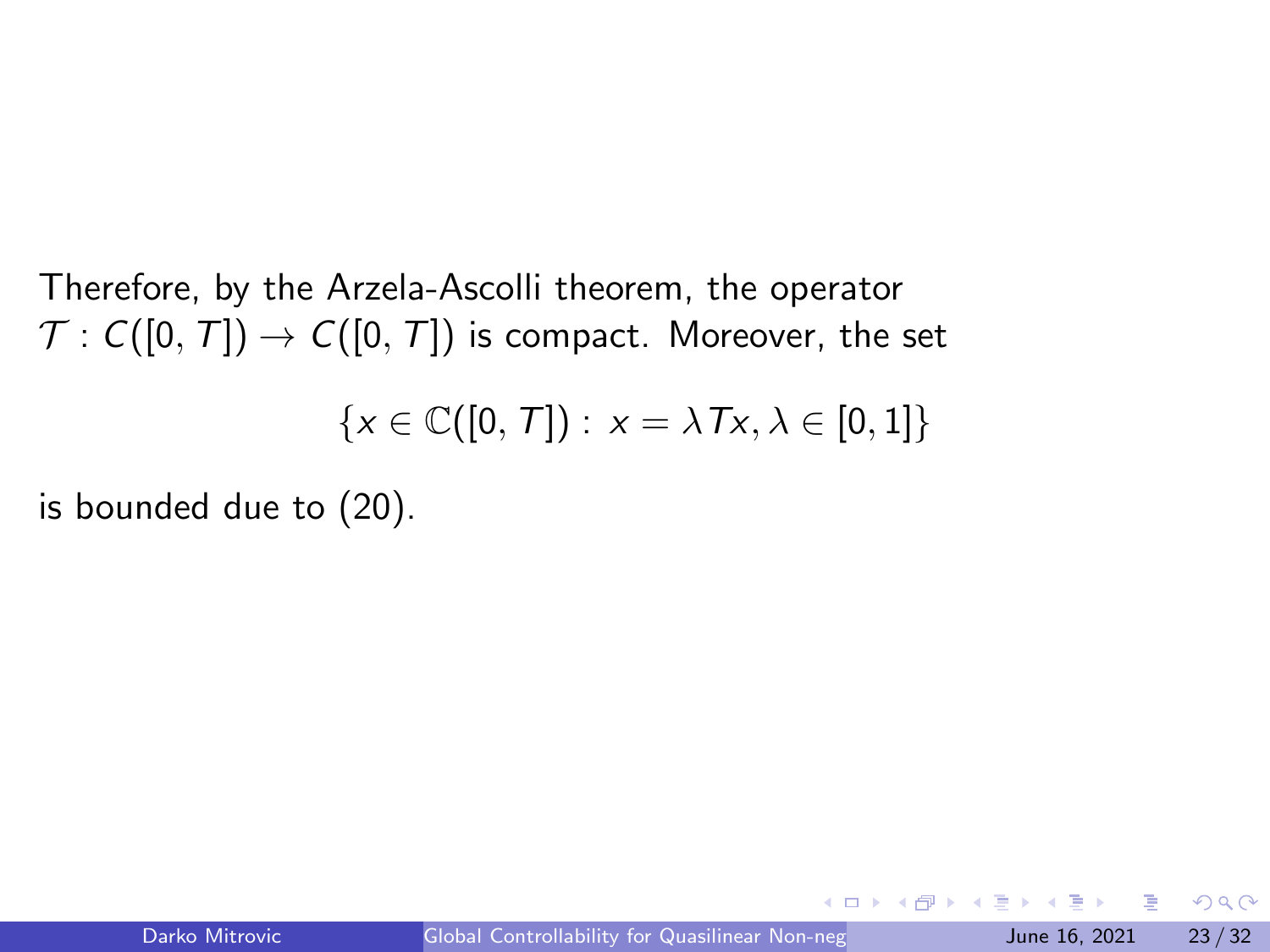The latter implies that the conditions of the Leray-Schauder fixed point theorem are satisfied for the operator  $T$  which in turn implies existence of a fixed point  $\tilde{v}$  of  $T$  that satisfies

$$
\frac{d\tilde{y}}{d\tau}=-\frac{\tilde{A}(\tau,\tilde{y}(\tau))}{K_1}\tilde{y}(\tau)+\tilde{B}(\tau,\tilde{y}(\tau))\frac{\tilde{u}(\tau)}{K_1}, \quad \tau\in[0,\, \mathcal{T}].
$$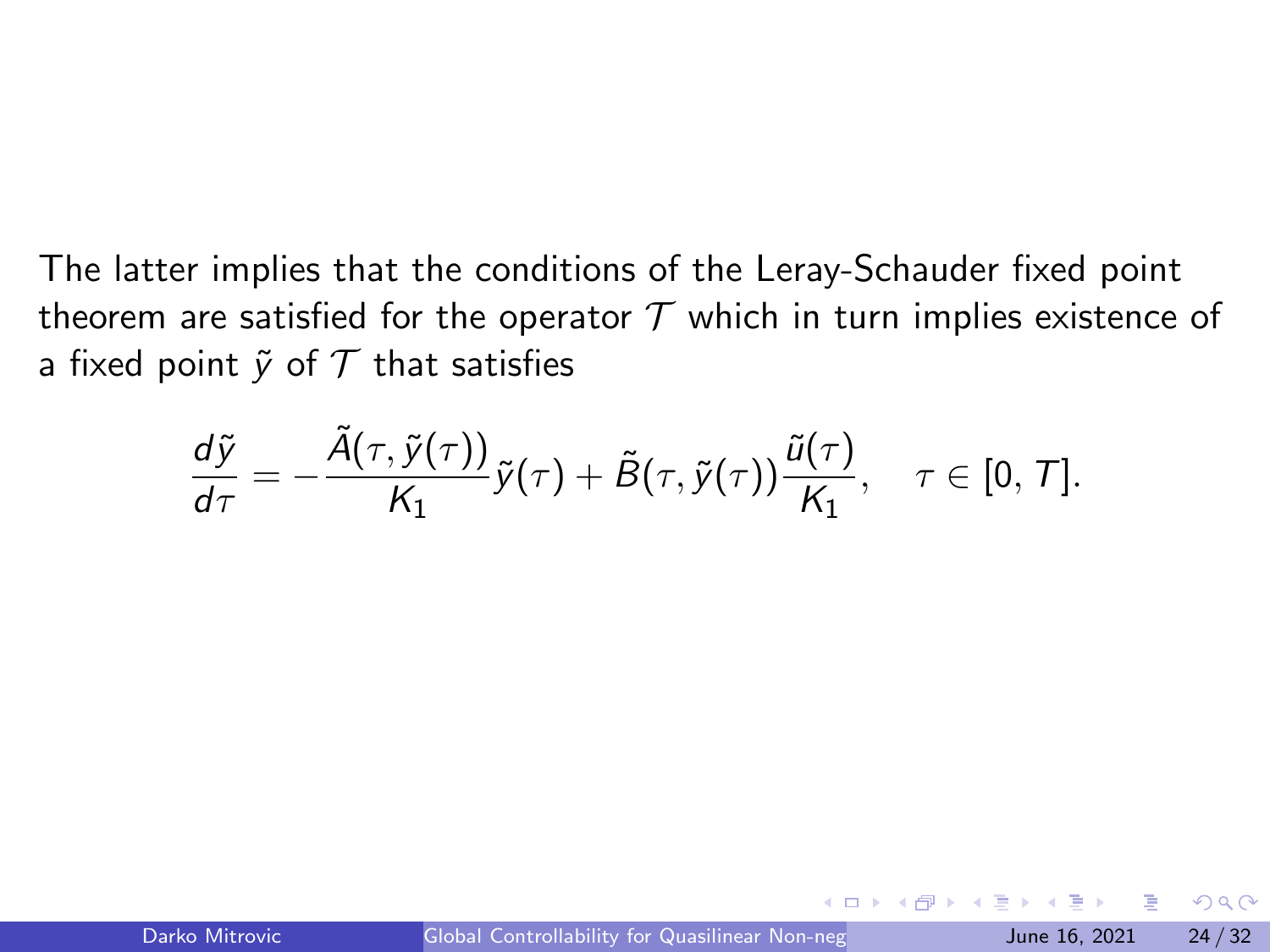By reintroducing the change of variables  $t = \tau/K_1$  we obtain the solution  $y_1(t) = \tilde{y}(t/K_1)$  to [\(9\)](#page-10-0) on the interval [0,  $T/K_1$ ]. We now repeat the whole procedure for the problem [\(9\)](#page-10-0) with the initial data given at  $T/K_1$ , i.e.,  $y(T/K_1) = y_1(T/K_1)$ , and the same final state  $y(\mathcal{T}) = y^{\mathcal{T}}.$  We thus obtain the function  $y_2$  representing the solution to [\(9\)](#page-10-0) on the interval  $[T/K_1, T/K_1 + T/K_2]$  etc...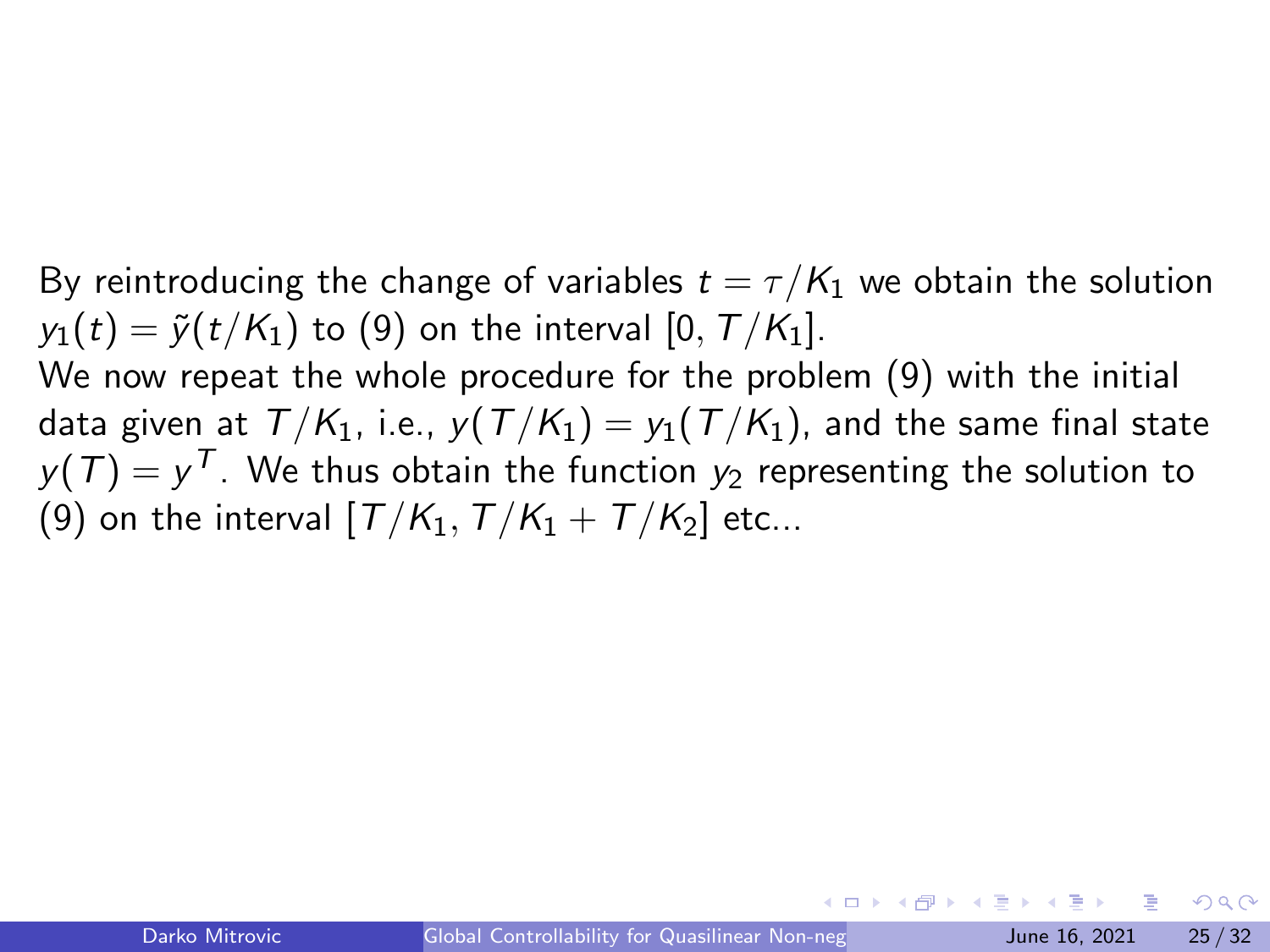#### A numerical example

We shall consider population dynamics with species intending to avoid crowding. It is interesting to inspect how to control the populations by adding new individuals or in some other way by improving the living conditions (in the frame of the given nonlinear model, of course). We assume that we have two species whose population quantities are denoted by  $y_1$  and  $y_2$  and which have tendency to avoid crowding. Mathematical model of the phenomenon is given by

$$
dy_1 = (|y_1 + y_2|(-2y_1 + 2y_2) + u)dt + Z_1 dW_t
$$
  
\n
$$
dy_2 = |y_1 + y_2| (y_1 - y_2) dt + Z_2 dW_t
$$
\n(22)

and we aim to maintain the population by randomly introducing new individuals  $u_1$  and  $u_2$  of the corresponding species into the system.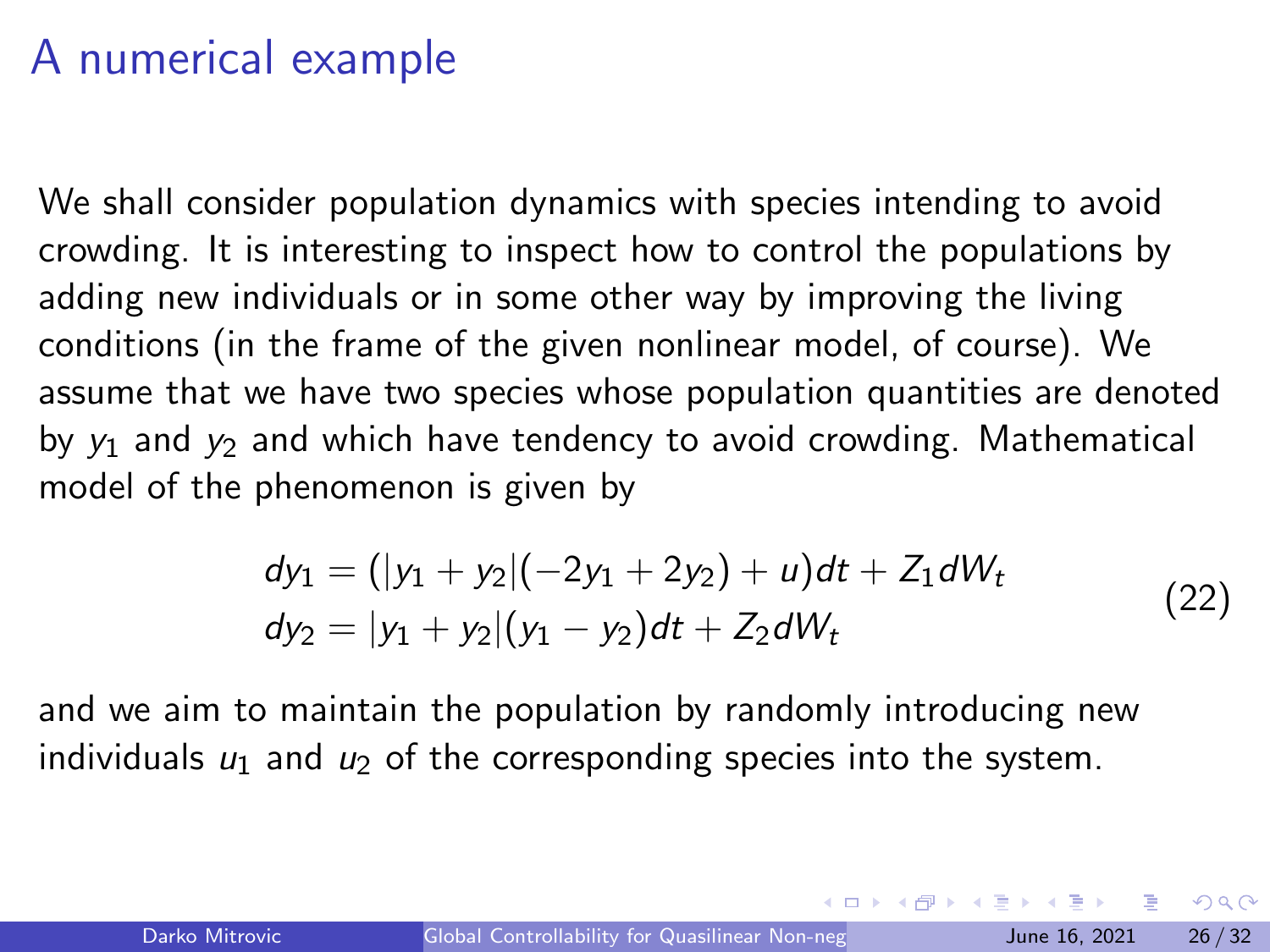we start with the populations

$$
y_1(0,\omega)=y_2(0,\omega)=1,
$$

and we want to have the same population at a final time  $T = 0.5$ 

$$
E(y_1(0.5,\cdot)) = E(y_2(0.5,\cdot)) = 2. \tag{23}
$$

 $\leftarrow$   $\Box$ 

э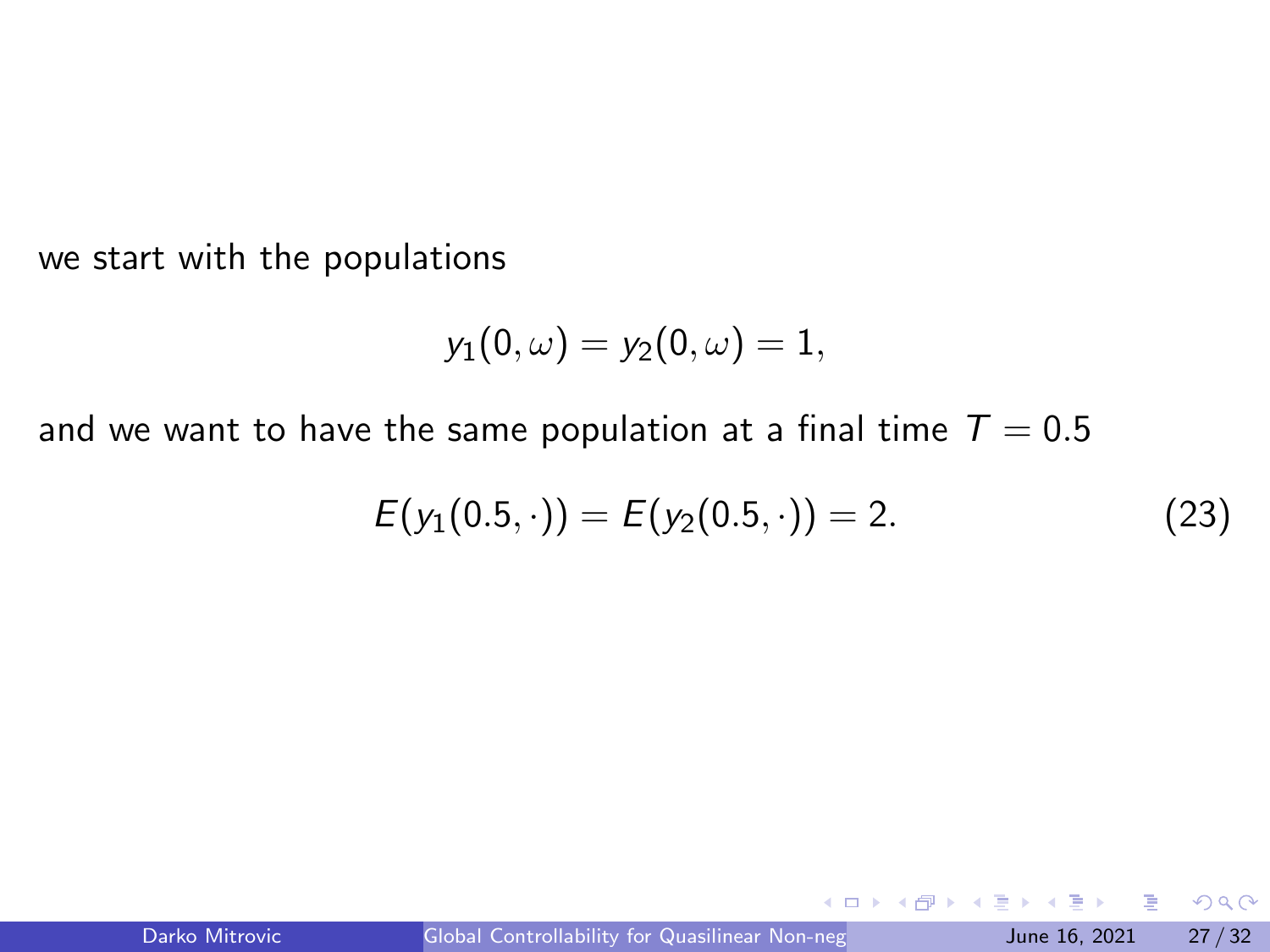By direct substitution, we know that for the problem

 $dy = (A(t)y + B(t)u)dt + ZdW_t, E(y(0, \cdot)) = y_0, E(y(0.5, \cdot)) = y_1,$ 

the control function is given by

<span id="page-27-0"></span>
$$
u(t,\omega) = -B^{\mathrm{T}} \Phi^{\mathrm{T}}(0,t) W_c(0,1)^{-1} [y_0 - \Phi(0,1) y_1]
$$
 (24)

where

$$
W_c(0,t) = \int_0^t \Phi(0,\tau)B(\tau)B^{\mathrm{T}}(\tau)\Phi^{\mathrm{T}}(0,\tau)d\tau
$$
 (25)

and  $\Phi$  solves the system

$$
\Phi' = A(t)\Phi, \quad \Phi(0,0) = I. \tag{26}
$$

G.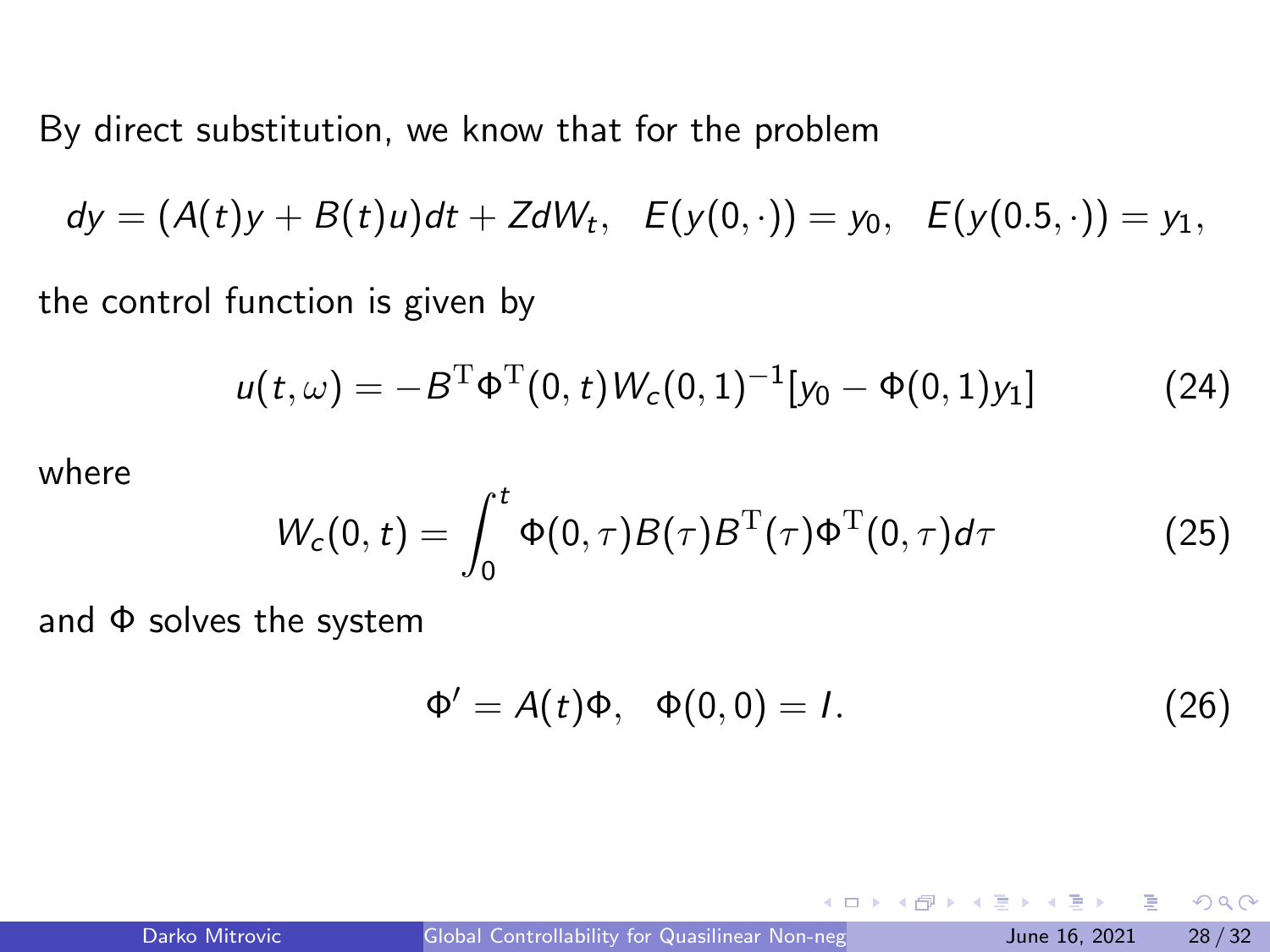<span id="page-28-0"></span>We use the following recursive procedure

$$
dy_1^n = (|y_1^{n-1} + y_2^{n-1}|(-2y_1^n + 2y_2^n) + u^n)dt + Z_1^n dW_t
$$
  
\n
$$
dy_2^n = |y_1^{n-1} + y_2^{n-1}|(y_1^n - y_2^n)dt + Z_2^n dW_t
$$

where  $u^n$  is given by the corresponding variant of  $(24)$ .

э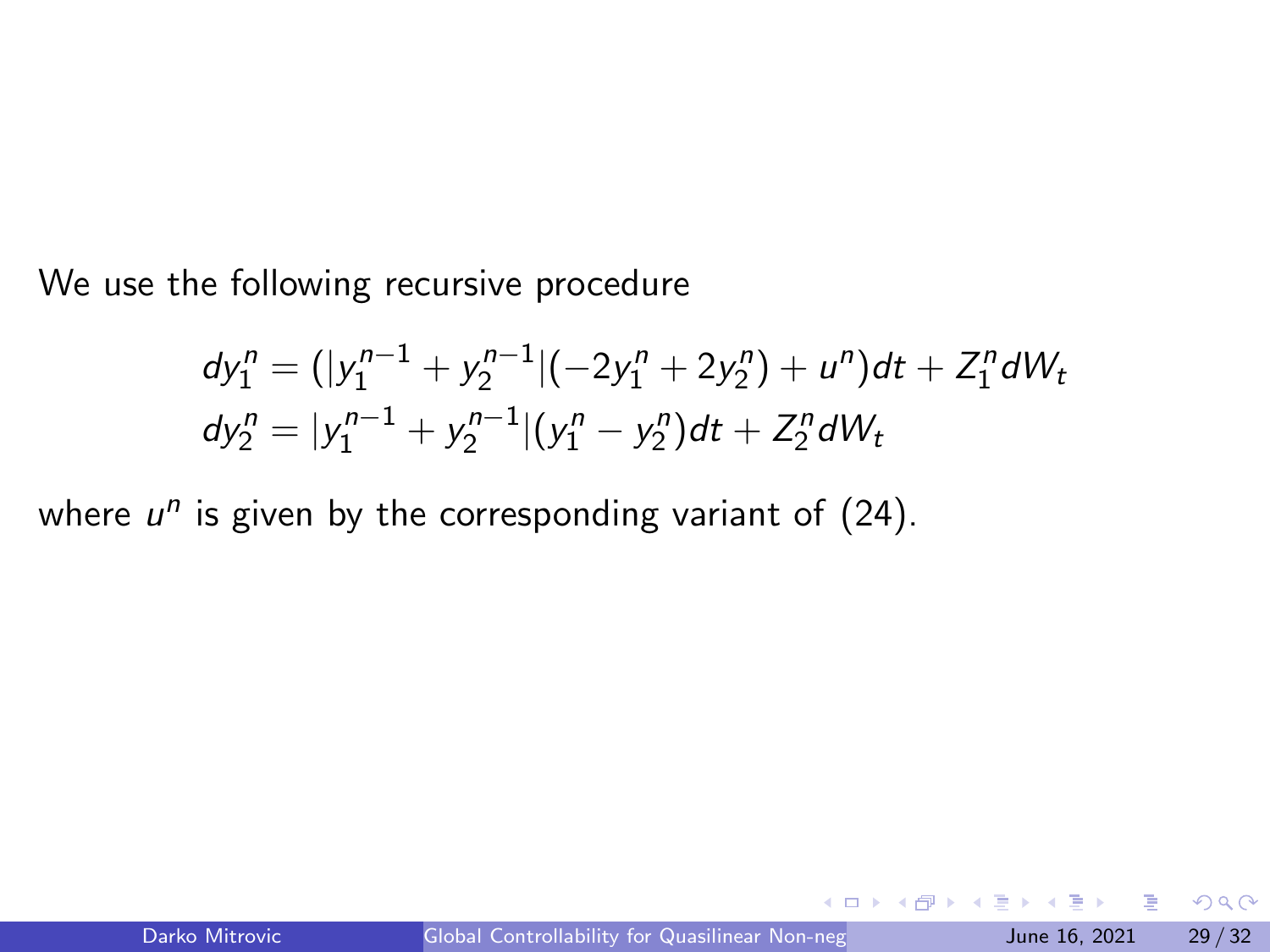### <span id="page-29-0"></span>Simulation results

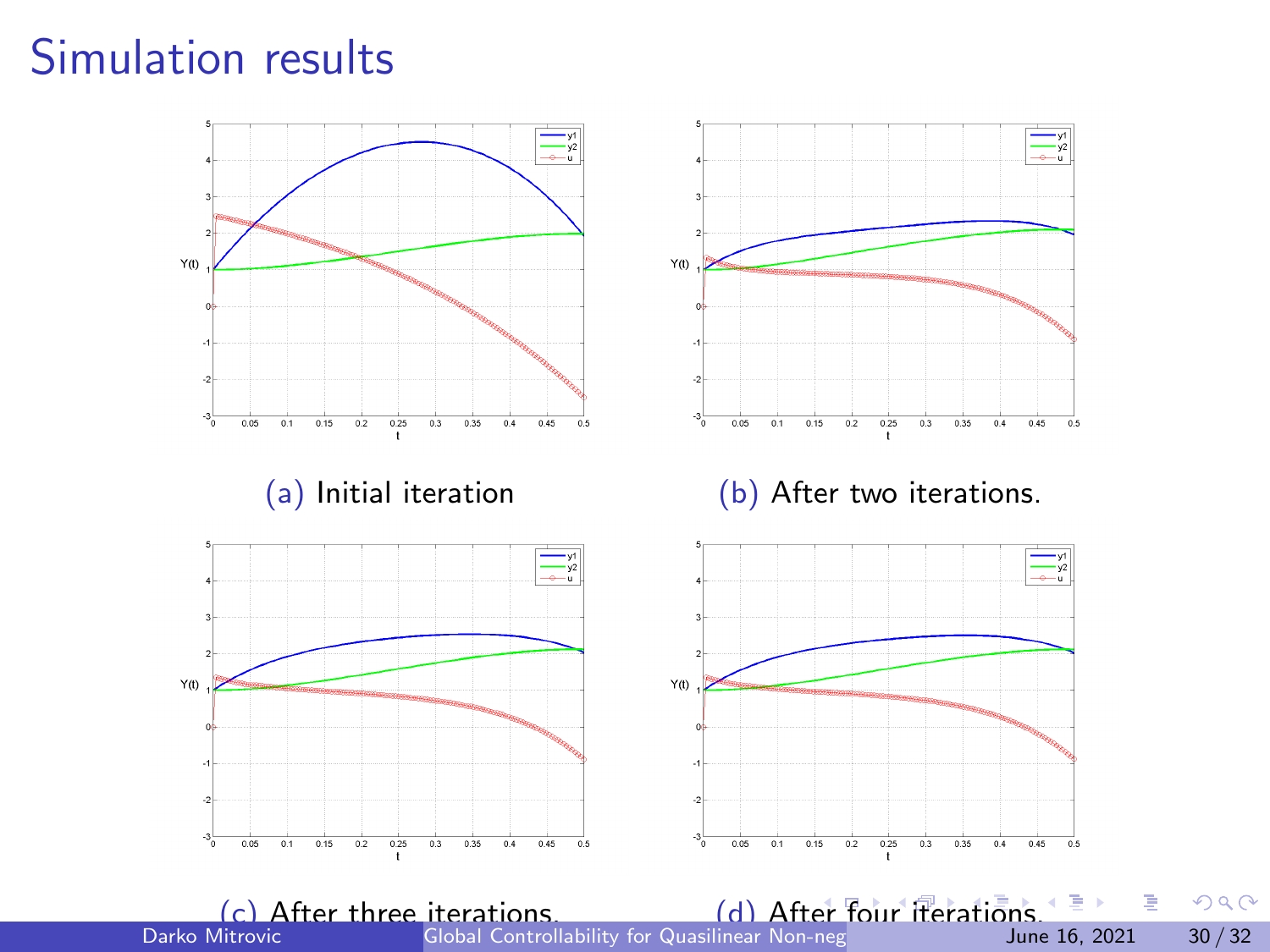<span id="page-30-0"></span>